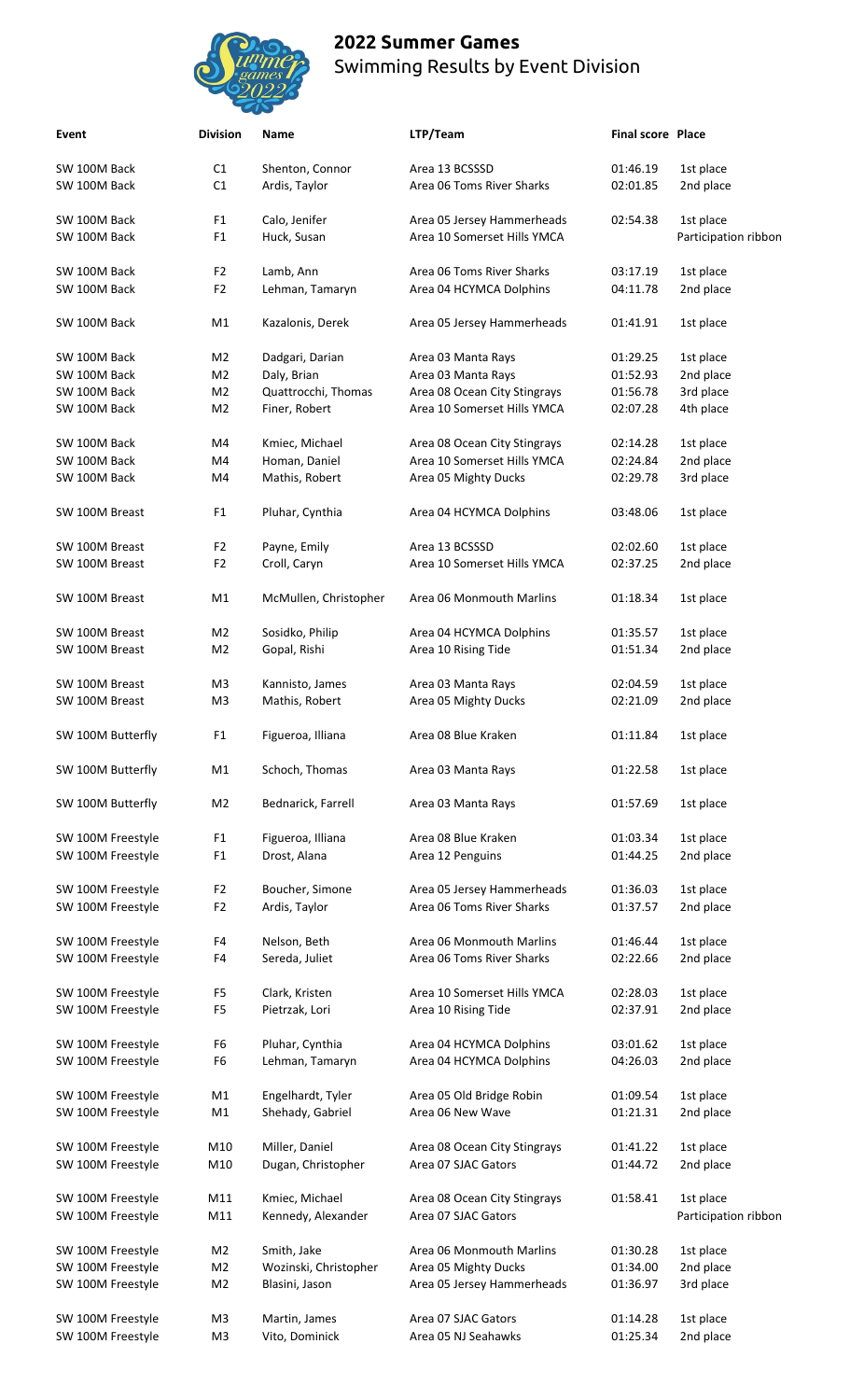

| SW 100M Freestyle   | M3             | Kannisto, James       | Area 03 Manta Rays                | 01:25.41 | 3rd place            |
|---------------------|----------------|-----------------------|-----------------------------------|----------|----------------------|
| SW 100M Freestyle   | M4             | Adams, Stephon        | Area 08 Greenheads Swimming       | 01:35.81 | 1st place            |
| SW 100M Freestyle   | M4             | Liao, Alexander       | Area 05 Mighty Ducks              | 01:39.18 | 2nd place            |
| SW 100M Freestyle   | M4             | Bute, Colin           | Area 13 BCSSSD                    | 01:47.00 | 3rd place            |
| SW 100M Freestyle   | M4             | Tyler, Darryl         | Area 07 SJAC Gators               |          | Participation ribbon |
| SW 100M Freestyle   | M <sub>5</sub> | Shenton, Connor       | Area 13 BCSSSD                    | 01:27.25 | 1st place            |
| SW 100M Freestyle   | M <sub>5</sub> | Stockdale, Zachary    | Area 03 Manta Rays                | 03:06.43 | 2nd place            |
| SW 100M Freestyle   | M <sub>6</sub> | Hernandez, Roberto    | Area 11 Mercer Sailfish           | 01:06.53 | 1st place            |
| SW 100M Freestyle   | M <sub>6</sub> | Schoch, Thomas        | Area 03 Manta Rays                | 01:06.69 | 2nd place            |
| SW 100M Freestyle   | M6             | Shompoo, George       | Area 10 Somerset Hills YMCA       | 01:14.75 | 3rd place            |
| SW 100M Freestyle   | M <sub>6</sub> | Lin, Jonathan         | Area 06 Monmouth Marlins          | 01:23.10 | 4th place            |
|                     |                |                       |                                   |          |                      |
| SW 100M Freestyle   | M7             | Ter-Akopov, Gregory   | Area 06 Monmouth Marlins          | 01:17.91 | 1st place            |
| SW 100M Freestyle   | M7             | Mullery, Christopher  | Area 06 Monmouth Marlins          | 01:32.59 | 2nd place            |
| SW 100M Freestyle   | M8             | LaBorn, Timothy       | Area 13 BCSSSD                    | 01:32.66 | 1st place            |
| SW 100M Freestyle   | M8             | Stabile, Daniel       | Area 07 SJAC Gators               | 01:40.09 | 2nd place            |
| SW 100M Freestyle   | M8             | Yu, David             | Area 10 Somerset Hills YMCA       |          | Participation ribbon |
| SW 100M Freestyle   | M9             | Burke, James          | Area 07 SJAC Gators               | 01:19.97 | 1st place            |
| SW 100M Freestyle   | M9             | Daly, Brian           | Area 03 Manta Rays                | 01:31.44 | 2nd place            |
|                     |                |                       |                                   |          |                      |
| SW 100M Freestyle   | M9             | Heitmeyer, Benjamin   | Area 05 NJ Seahawks               | 01:41.69 | 3rd place            |
| <b>SW 100M IM</b>   | F <sub>1</sub> | Snyder, Emma          | Area 08 Blue Kraken               | 02:21.00 | 1st place            |
| <b>SW 100M IM</b>   | F <sub>2</sub> | Wang, Justina         | Area 07 SJAC Gators               | 01:57.69 | 1st place            |
| <b>SW 100M IM</b>   | F <sub>2</sub> | Croll, Caryn          | Area 10 Somerset Hills YMCA       | 02:38.00 | 2nd place            |
| <b>SW 100M IM</b>   | F <sub>3</sub> | Armus, Linsey         | Area 05 Mighty Ducks              | 03:23.66 | Participation ribbon |
| <b>SW 100M IM</b>   | F3             | Musarra, Tracy        | Area 08 Ocean City Stingrays      | 02:32.63 | Participation ribbon |
|                     |                |                       |                                   |          |                      |
| <b>SW 100M IM</b>   | M1             | Gopal, Rishi          | Area 10 Rising Tide               | 01:40.00 | 1st place            |
| <b>SW 100M IM</b>   | M1             | Melendez, Christopher | Area 12 Penguins                  | 02:01.00 | Participation ribbon |
| <b>SW 100M IM</b>   | M <sub>2</sub> | Zieger, William       | Area 07 SJAC Gators               | 02:02.00 | 1st place            |
| <b>SW 100M IM</b>   | M <sub>2</sub> | Gift, Brandon         | Area 07 SJAC Gators               | 02:06.53 | 2nd place            |
| <b>SW 100M IM</b>   | M2             | Schoener, Eric        | Area 03 Warren Arc                | 02:12.47 | 3rd place            |
| <b>SW 100M IM</b>   | M <sub>3</sub> | Day, Collin           | Area 13 Burlington County Marlins | 01:25.59 | 1st place            |
| <b>SW 100M IM</b>   | M <sub>3</sub> | Schiavello, Jordan    | Area 06 Monmouth Marlins          | 01:46.38 | 2nd place            |
|                     |                |                       |                                   |          |                      |
| SW 200 M Backstroke | F <sub>1</sub> | Clark, Kristen        | Area 10 Somerset Hills YMCA       | 06:12.37 | 1st place            |
| SW 200 M Backstroke | F <sub>2</sub> | Suske, Victoria       | Area 05 Mighty Ducks              | 03:44.72 | 1st place            |
| SW 200 M Backstroke | M1             | Yu, David             | Area 10 Somerset Hills YMCA       | 03:47.10 | 1st place            |
| SW 200 M Backstroke | M1             | Suske, Richard        | Area 05 Mighty Ducks              | 04:10.54 | 2nd place            |
| SW 200M Freestyle   | F <sub>1</sub> | Huck, Susan           | Area 10 Somerset Hills YMCA       | 04:20.87 | 1st place            |
|                     |                |                       |                                   |          |                      |
| SW 200M Freestyle   | M1             | McMullen, Christopher | Area 06 Monmouth Marlins          | 02:20.57 | 1st place            |
| SW 200M Freestyle   | M1             | Homan, Daniel         | Area 10 Somerset Hills YMCA       | 05:16.40 | 2nd place            |
|                     |                |                       |                                   |          |                      |
| SW 200M Freestyle   | M2             | Sosidko, Philip       | Area 04 HCYMCA Dolphins           | 02:35.40 | 1st place            |
| SW 200M Freestyle   | M <sub>2</sub> | Dadgari, Darian       | Area 03 Manta Rays                | 02:47.03 | 2nd place            |
| SW 200M Freestyle   | M <sub>3</sub> | Suske, Richard        | Area 05 Mighty Ducks              | 03:40.85 | 1st place            |
| SW 200M Freestyle   | M4             | Guallpa, Arlin        | Area 05 Mighty Ducks              | 03:07.66 | 1st place            |
| <b>SW 200M IM</b>   | F <sub>1</sub> | Pallotta, Angelina    | Area 12 Penguins                  | 04:12.22 | 1st place            |
|                     |                |                       |                                   |          |                      |
| <b>SW 200M IM</b>   | M1             | Rawlins, John         | Area 13 Independent Rawlins       | 02:35.44 | 1st place            |
| SW 25M Back         | F <sub>1</sub> | Cunha, Mia            | Area 05 Mighty Ducks              | 00:25.13 | 1st place            |
| SW 25M Back         | F <sub>1</sub> | Engelhardt, Sarah     | Area 05 Old Bridge Robin          |          | Participation ribbon |
| SW 25M Back         | F <sub>2</sub> | Rosenthal, Leah       | Area 03 Manta Rays                | 00:29.12 | 1st place            |
|                     |                |                       |                                   |          |                      |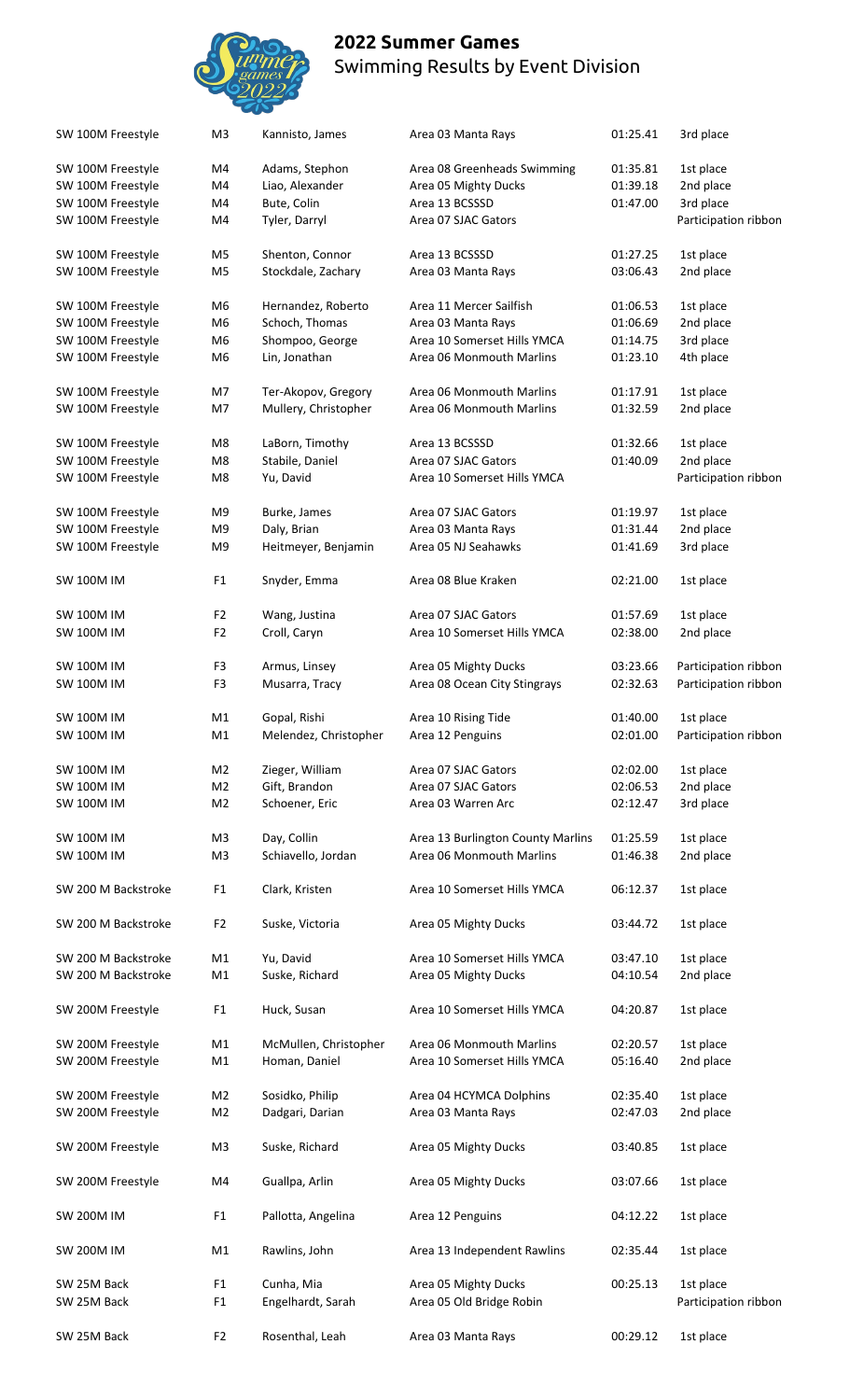

| SW 25M Back<br>SW 25M Back | F <sub>2</sub><br>F <sub>2</sub> | Clark, Alethea<br>Sarnel, Corrine    | Area 07 SPARCS<br>Area 12 Penguins         | 00:29.16<br>00:36.75 | 2nd place<br>3rd place            |
|----------------------------|----------------------------------|--------------------------------------|--------------------------------------------|----------------------|-----------------------------------|
| SW 25M Back<br>SW 25M Back | F <sub>3</sub><br>F <sub>3</sub> | Jeffers, Jessica<br>Lim, Emily       | Area 06 Toms River Sharks                  | 00:40.50<br>00:39.62 | 1st place<br>Participation ribbon |
|                            |                                  |                                      | Area 05 Jersey Hammerheads                 |                      |                                   |
| SW 25M Back<br>SW 25M Back | F4<br>F <sub>4</sub>             | O'Keefe, Paige<br>Schlaegel, Kirsten | Area 07 SJAC Gators<br>Area 07 SJAC Gators | 01:33.37<br>01:34.44 | 1st place<br>2nd place            |
| SW 25M Back                | F <sub>5</sub>                   | Malcolm, Catherine                   | Area 03 Warren Arc                         | 00:29.02             | 1st place                         |
| SW 25M Back                | F <sub>5</sub>                   | McGrath, Kathleen                    | Area 05 NJ Seahawks                        | 00:39.60             | 2nd place                         |
| SW 25M Back                | F <sub>5</sub>                   | Garcia, Elizabeth                    | Area 05 NJ Seahawks                        | 00:40.25             | 3rd place                         |
| SW 25M Back                | F <sub>5</sub>                   | Hannan, Kathleen                     | Area 10 Somerset Hills YMCA                |                      | Participation ribbon              |
| SW 25M Back                | F <sub>6</sub>                   | Mackay, Lauren                       | Area 07 SPARCS                             | 00:31.21             | 1st place                         |
| SW 25M Back                | F <sub>6</sub>                   | O'Connor, Maryanne                   | Area 12 Penguins                           | 00:34.50             | 2nd place                         |
| SW 25M Back                | F <sub>6</sub>                   | Levine, Haley                        | Area 06 FSA                                | 00:34.69             | 3rd place                         |
|                            |                                  |                                      |                                            |                      |                                   |
| SW 25M Back                | F7                               | Ksiazek, Barbara                     | Area 07 SPARCS                             | 00:36.47             | 1st place                         |
| SW 25M Back                | F7                               | Fisher, Corey                        | Area 08 Ocean City Stingrays               | 00:38.58             | 2nd place                         |
| SW 25M Back                | F7                               | Hirshkind, Katherine                 | Area 06 New Wave                           | 00:39.22             | 3rd place                         |
| SW 25M Back                | F7                               | Allen, Anna                          | Area 08 Ocean City Stingrays               | 00:40.53             | 4th place                         |
|                            | F7                               |                                      |                                            |                      |                                   |
| SW 25M Back                |                                  | Trott, Kieran                        | Area 12 Penguins                           | 00:42.47             | 5th place                         |
| SW 25M Back                | F8                               | Cummings, Chelsea                    | Area 08 Ocean City Stingrays               | 00:53.56             | 1st place                         |
| SW 25M Back                | F <sub>8</sub>                   | DeJesus, Jessica                     | Area 03 Warren Arc                         | 01:00.94             | 2nd place                         |
| SW 25M Back                | F8                               | Bennett, Kathryn                     | Area 03 Manta Rays                         | 01:06.71             | 3rd place                         |
|                            | F8                               |                                      |                                            |                      |                                   |
| SW 25M Back                |                                  | Lapidus, Natalia                     | Area 05 Jersey Hammerheads                 | 01:14.40             | 4th place                         |
| SW 25M Back                | F9                               | Pullella, Sabrina                    | Area 08 Ocean City Stingrays               | 00:50.50             | 1st place                         |
| SW 25M Back                | F9                               | Conover, Michelle                    | Area 07 SPARCS                             | 01:08.22             | 2nd place                         |
| SW 25M Back                | F9                               | Yarnall, Andrea                      | Area 10 Rising Tide                        | 01:20.66             | 3rd place                         |
|                            |                                  |                                      |                                            |                      |                                   |
| SW 25M Back                | F9                               | Kaczka, Christina                    | Area 10 Rising Tide                        | 01:29.21             | 4th place                         |
| SW 25M Back                | M1                               | Espinosa, Aiden                      | Area 10 Rising Tide                        | 00:24.97             | 1st place                         |
| SW 25M Back                | M <sub>1</sub>                   | Howlett, JJ                          | Area 07 SJAC Gators                        | 00:25.62             | 2nd place                         |
| SW 25M Back                | M1                               | Abdunafi, Sundiata                   | Area 13 Burlington County Marlins          | 00:28.46             | 3rd place                         |
| SW 25M Back                | M10                              | Markov, David                        | Area 06 Monmouth Marlins                   | 00:51.19             | 1st place                         |
| SW 25M Back                | M10                              | DiBartolomeo, Nicholas               | Area 07 SJAC Gators                        | 01:01.90             | 2nd place                         |
| SW 25M Back                | M10                              | Zeluff, Mark                         | Area 05 Old Bridge Robin                   |                      | Participation ribbon              |
| SW 25M Back                | M11                              | Sykes, Ean                           | Area 13 Burlington County Marlins          | 00:49.44             | 1st place                         |
|                            |                                  |                                      |                                            |                      |                                   |
| SW 25M Back                | M11                              | Kapoian, Theodore                    | Area 05 Mighty Ducks                       | 00:52.88             | 2nd place                         |
| SW 25M Back                | M12                              | Bieniakowski, John                   | Area 08 Ocean City Stingrays               | 00:36.19             | 1st place                         |
| SW 25M Back                | M12                              | Williams, Trevor                     | Area 06 Hazlet Torpedos                    | 00:36.34             | 2nd place                         |
| SW 25M Back                | M12                              | Wisniewski, Alexander                | Area 05 NJ Seahawks                        | 00:38.78             | 3rd place                         |
| SW 25M Back                | M12                              | Ginet, Zachary                       |                                            | 00:41.69             | 4th place                         |
|                            |                                  |                                      | Area 08 Ocean City Stingrays               |                      |                                   |
| SW 25M Back                | M12                              | Sabo, Kyle                           | Area 12 Penguins                           | 00:45.34             | 5th place                         |
| SW 25M Back                | M13                              | Rosero, Jonathan                     | Area 13 Burlington County Marlins          | 01:05.03             | 1st place                         |
| SW 25M Back                | M13                              | Song, Hanyong                        | Area 07 SJAC Gators                        | 01:27.88             | 2nd place                         |
| SW 25M Back                | M13                              | Nalamalapu, Rohith                   | Area 05 Jersey Hammerheads                 | 01:30.63             | 3rd place                         |
|                            |                                  |                                      |                                            |                      |                                   |
| SW 25M Back                | M14                              | Ferranti, Maximillian                | Area 13 Burlington County Marlins          | 00:21.97             | 1st place                         |
| SW 25M Back                | M14                              | Prendergast, Jeff                    | Area 13 Burlington County Marlins          | 00:25.22             | 2nd place                         |
| SW 25M Back                | M14                              | Reiss, Brett                         | Area 06 FSA                                | 00:26.37             | 3rd place                         |
| SW 25M Back                | M14                              | Gensheimer, Todd                     | Area 03 Warren Arc                         | 00:28.50             | 4th place                         |
| SW 25M Back                | M15                              | Arvelo, Matthew                      | Area 06 Monmouth Marlins                   | 00:31.00             | 1st place                         |
| SW 25M Back                | M15                              | Ostner, Thomas                       | Area 06 Monmouth Marlins                   | 00:31.04             | 2nd place                         |
| SW 25M Back                | M15                              | Coburn, Gerard                       | Area 06 FSA                                | 00:33.85             | 3rd place                         |
| SW 25M Back                | M15                              | Martin, Patrick                      | Area 05 Mighty Ducks                       | 00:37.94             | 4th place                         |
|                            |                                  |                                      |                                            |                      |                                   |
| SW 25M Back                | M16                              | Josewitch, Paul                      | Area 06 Hazlet Torpedos                    | 00:45.64             | 1st place                         |
| SW 25M Back                | M16                              | Curcione, Pasquale                   | Area 08 Ocean City Stingrays               | 00:46.47             | 2nd place                         |
| SW 25M Back                | M17                              | Lorenzi, Vincent                     | Area 08 Ocean City Stingrays               | 00:24.97             | 1st place                         |
| SW 25M Back                | M17                              | Balnis, Jacob                        | Area 08 Ocean City Stingrays               | 00:28.34             | 2nd place                         |
| SW 25M Back                | M17                              | Liao, Alexander                      | Area 05 Mighty Ducks                       | 00:29.00             | 3rd place                         |
|                            |                                  |                                      |                                            |                      |                                   |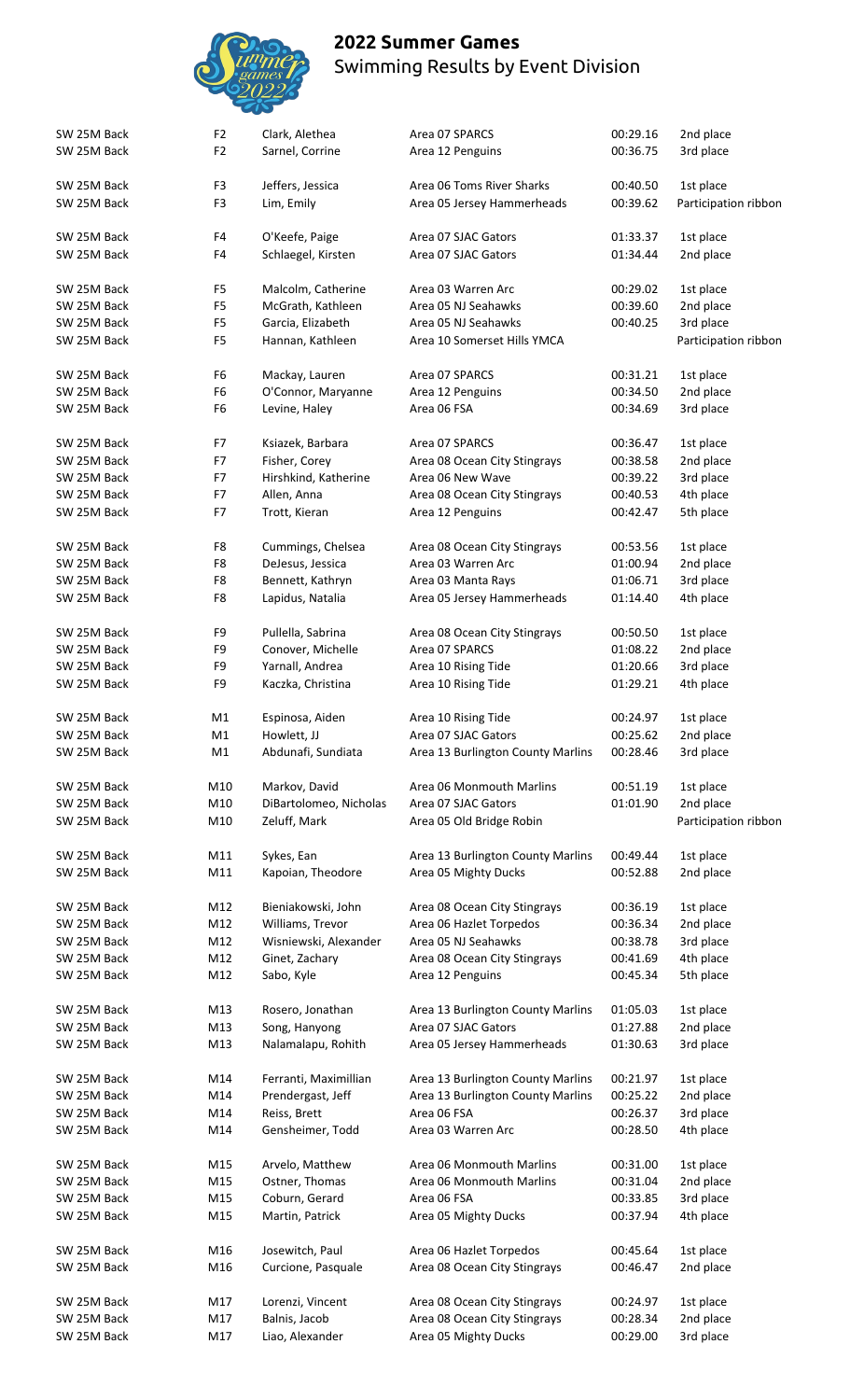SW 25M Back M17 Schaefer, Christopher Area 10 Somerset Hills YMCA Participation ribbon



SW 25M Back M2 Bland, Alonzo Area 05 Mighty Ducks 00:19.65 1st place SW 25M Back M2 Miller, Joseph Area 05 Old Bridge Robin 00:23.07 2nd place SW 25M Back M2 Harjono, Hayden-Lee Area 05 Mighty Ducks 00:25.69 3rd place SW 25M Back M3 Matuszkiewicz, Ryan Area 13 Burlington County Marlins 00:23.85 1st place SW 25M Back M3 Fei, Benjamin Area 05 Mighty Ducks 00:37.43 2nd place SW 25M Back M3 Vartanian, Samuel Area 05 Old Bridge Robin Participation ribbon SW 25M Back M4 Bilezikjian, Connor Area 05 Old Bridge Robin 00:41.38 1st place SW 25M Back M4 Leontiev, Nicholas Area 05 Jersey Hammerheads 00:44.25 2nd place SW 25M Back M4 Mackiewicz, Clark Area 06 Hazlet Torpedos Participation ribbon SW 25M Back M5 Pestritto, Thomas Area 07 SPARCS 01:40.00 1st place SW 25M Back M5 Bhagirath, Pranav Area 10 Rising Tide Castle Raticipation ribbon SW 25M Back M6 Cassara, Alexander Area 05 Old Bridge Robin 00:18.90 1st place SW 25M Back M6 Risley, Tyler Area 05 Old Bridge Robin 00:21.41 2nd place SW 25M Back M7 Ham, Michael Area 10 Somerset Hills YMCA 00:23.96 1st place SW 25M Back M7 Mittleberger, David Area 08 Ocean City Stingrays 00:25.50 2nd place SW 25M Back M7 Roman, Genesis Area 07 SJAC Gators 00:26.34 3rd place SW 25M Back M7 Cullinane, Brendan Area 06 Hazlet Torpedos 00:27.09 4th place SW 25M Back M8 DeLaurentis, Michael Area 07 SPARCS 00:24.03 1st place SW 25M Back M8 Frohner, Ashton Area 08 Ocean City Stingrays 00:27.72 2nd place SW 25M Back M8 Pantano, Paul Area 05 Old Bridge Robin 00:30.60 3rd place SW 25M Back M8 Antonakakis, Rafael Area 07 SJAC Gators 00:39.78 4th place SW 25M Back M9 Deng, Kenneth Area 05 Jersey Hammerheads 00:30.75 1st place SW 25M Back M9 Brown, Stephen Area 08 Ocean City Stingrays 00:37.28 2nd place SW 25M Back M9 Prabhu Bala, Kishan Area 10 Rising Tide 00:43.78 3rd place SW 25M Back M9 Retamozo, Andres Area 08 Greenheads Swimming Participation ribbon SW 25M Breast F1 Engelhardt, Sarah Area 05 Old Bridge Robin 00:26.94 1st place SW 25M Breast F2 Cassara, Rosemarie Area 05 Old Bridge Robin 00:29.37 1st place SW 25M Breast F2 Willers, Grace Area 13 Burlington County Marlins 00:30.66 2nd place SW 25M Breast F2 Sereda, Juliet Area 06 Toms River Sharks 00:37.47 3rd place SW 25M Breast F3 Arulalan, Aadita Area 07 SJAC Gators 00:34.03 1st place SW 25M Breast F3 Fallon, Kiera Area 11 Hopewell Valley YMCA 00:42.66 2nd place SW 25M Breast F3 Radha, Emily Area 10 Somerset Hills YMCA 00:47.28 3rd place SW 25M Breast F3 Pecoraro, Danielle Area 06 New Wave 00:50.38 4th place SW 25M Breast **F3** Kraatz, Kara **Area 07 SJAC Gators** 00:55.03 5th place SW 25M Breast F4 Potestivo, Kerry Area 06 Monmouth Marlins 00:28.96 1st place SW 25M Breast F4 Papirio, Susan Area 12 Penguins 00:45.16 2nd place SW 25M Breast M1 Leo, Dalton Area 06 Hazlet Torpedos 00:25.66 1st place SW 25M Breast M1 Weinstein, Eli Area 07 SJAC Gators 00:26.07 2nd place SW 25M Breast M1 Ulriksen, Kevin Area 07 SJAC Gators Castos Participation ribbon SW 25M Breast M2 Dowd, Kevin Area 08 Ocean City Stingrays 00:27.03 1st place SW 25M Breast M2 Galietti, Kristofer Area 10 Montgomery 00:28.21 2nd place SW 25M Breast M2 Cromin, David Area 03 Warren Arc Participation ribbon SW 25M Breast M2 McGee, Ryan Area 07 SJAC Gators Participation ribbon SW 25M Breast M3 Dugan, Christopher Area 07 SJAC Gators 00:27.88 1st place SW 25M Breast M3 Gaffney, Andrew Area 07 SJAC Gators 00:38.16 2nd place SW 25M Breast M3 Riegler, Gregory Area 06 FSA Participation ribbon SW 25M Breast M4 Nomorosa, Nick Area 10 Montgomery 00:21.63 1st place SW 25M Breast M4 Solomon, Scott Area 05 Old Bridge Robin 00:25.87 2nd place SW 25M Breast M5 Lunetta, Jonathan Area 13 Burlington County Marlins 00:38.90 1st place SW 25M Breast M5 Collins, Jake Area 13 Burlington County Marlins 00:40.69 2nd place SW 25M Breast M5 Ominski, Matthew Area 06 New Wave 00:42.47 3rd place SW 25M Breast M5 Harvey, Ahziah Area 13 Burlington County Marlins 00:52.03 4th place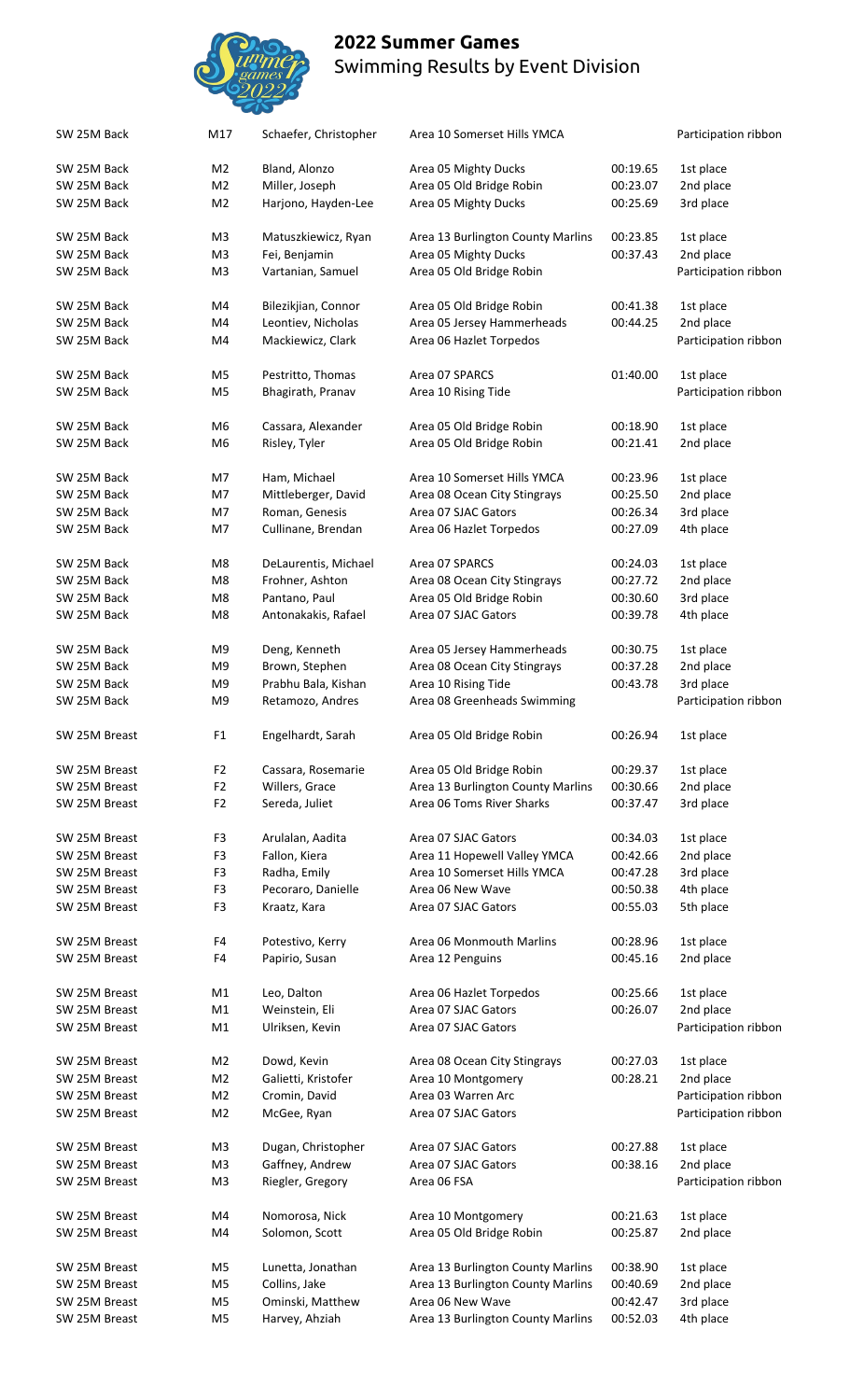

| SW 25M Butterfly | F <sub>1</sub>  | Snyder, Emma         | Area 08 Blue Kraken               | 00:25.90 | 1st place            |
|------------------|-----------------|----------------------|-----------------------------------|----------|----------------------|
| SW 25M Butterfly | F <sub>2</sub>  | Charbonneau, Grace   | Area 05 NJ Seahawks               | 00:34.63 | 1st place            |
| SW 25M Butterfly | F <sub>2</sub>  | Milligan, Katherine  | Area 07 SJAC Gators               |          | Participation ribbon |
| SW 25M Butterfly | F <sub>3</sub>  | Marcone, Francesca   | Area 05 Jersey Hammerheads        | 00:36.10 | 1st place            |
| SW 25M Butterfly | F3              | Campbell, Kristin    | Area 07 SJAC Gators               | 00:37.63 | 2nd place            |
| SW 25M Butterfly | F4              | Lopez-Deren, Rebecca | Area 08 Ocean City Stingrays      | 00:24.31 | 1st place            |
| SW 25M Butterfly | F4              | Nelson, Beth         | Area 06 Monmouth Marlins          | 00:28.10 | 2nd place            |
| SW 25M Butterfly | F4              | Palladino, Audrey    | Area 06 Monmouth Marlins          | 00:28.16 | 3rd place            |
| SW 25M Butterfly | F4              | Potestivo, Kerry     | Area 06 Monmouth Marlins          | 00:29.93 | 4th place            |
| SW 25M Butterfly | F <sub>5</sub>  | Simcox, Christina    | Area 07 SPARCS                    |          | Participation ribbon |
| SW 25M Butterfly | M1              | Ventrella, Luca      | Area 13 Burlington County Marlins | 00:18.34 | 1st place            |
| SW 25M Butterfly | M1              | Torres, Nathan       | Area 13 Burlington County Marlins | 00:24.37 | 2nd place            |
| SW 25M Butterfly | M <sub>2</sub>  | Weinstein, Noah      | Area 07 SJAC Gators               | 00:29.66 | 1st place            |
| SW 25M Butterfly | M <sub>2</sub>  | Ryan, Payton         | Area 13 Burlington County Marlins | 00:38.97 | 2nd place            |
| SW 25M Butterfly | M <sub>3</sub>  | Vito, Dominick       | Area 05 NJ Seahawks               | 00:20.24 | 1st place            |
| SW 25M Butterfly | M <sub>3</sub>  | Heitmeyer, Benjamin  | Area 05 NJ Seahawks               | 00:23.69 | 2nd place            |
| SW 25M Butterfly | M4              | Rears, Thomas        | Area 06 New Wave                  | 00:36.09 | 1st place            |
| SW 25M Butterfly | M4              | Jones, Mason         | Area 05 Mighty Ducks              | 00:40.43 | 2nd place            |
| SW 25M Butterfly | M4              | Moran, Michael       | Area 07 SJAC Gators               |          | Participation ribbon |
| SW 25M Butterfly | M <sub>5</sub>  | Schoener, Eric       | Area 03 Warren Arc                | 00:23.49 | 1st place            |
| SW 25M Butterfly | M <sub>5</sub>  | Miller, Daniel       | Area 08 Ocean City Stingrays      | 00:23.75 | 2nd place            |
| SW 25M Butterfly | M <sub>5</sub>  | Yannazzone, Anthony  | Area 06 FSA                       | 00:30.00 | 3rd place            |
| SW 25M Freestyle | F <sub>1</sub>  | Marshall, Azoya      | Area 12 Penguins                  | 00:19.25 | 1st place            |
| SW 25M Freestyle | F <sub>10</sub> | O'Connor, Maryanne   | Area 12 Penguins                  | 00:26.37 | 1st place            |
| SW 25M Freestyle | F10             | Palladino, Audrey    | Area 06 Monmouth Marlins          | 00:26.65 | 2nd place            |
| SW 25M Freestyle | F10             | Calo, Jenifer        | Area 05 Jersey Hammerheads        | 00:26.66 | 3rd place            |
|                  |                 |                      |                                   |          |                      |
| SW 25M Freestyle | F11             | Allen, Anna          | Area 08 Ocean City Stingrays      | 00:26.13 | 1st place            |
| SW 25M Freestyle | F11             | Fisher, Corey        | Area 08 Ocean City Stingrays      | 00:26.60 | 2nd place            |
| SW 25M Freestyle | F11             | Pecoraro, Danielle   | Area 06 New Wave                  | 00:31.22 | 3rd place            |
| SW 25M Freestyle | F11             | Mackay, Lauren       | Area 07 SPARCS                    | 00:32.63 | 4th place            |
| SW 25M Freestyle | F11             | Hirshkind, Katherine | Area 06 New Wave                  | 00:37.07 | 5th place            |
| SW 25M Freestyle | F12             | Ksiazek, Barbara     | Area 07 SPARCS                    | 00:36.12 | 1st place            |
| SW 25M Freestyle | F12             | Simcox, Christina    | Area 07 SPARCS                    | 00:46.85 | 2nd place            |
| SW 25M Freestyle | F12             | Bennett, Kathryn     | Area 03 Manta Rays                | 00:46.91 | 3rd place            |
| SW 25M Freestyle | F12             | Pullella, Sabrina    | Area 08 Ocean City Stingrays      | 00:51.47 | 4th place            |
| SW 25M Freestyle | F13             | Yarnall, Andrea      | Area 10 Rising Tide               | 00:52.66 | 1st place            |
| SW 25M Freestyle | F13             | Lapidus, Natalia     | Area 05 Jersey Hammerheads        | 00:57.81 | 2nd place            |
| SW 25M Freestyle | F13             | Conover, Michelle    | Area 07 SPARCS                    | 01:01.72 | 3rd place            |
| SW 25M Freestyle | F14             | Kraatz, Kara         | Area 07 SJAC Gators               | 00:54.88 | 1st place            |
| SW 25M Freestyle | F14             | Kaczka, Christina    | Area 10 Rising Tide               | 00:59.56 | 2nd place            |
| SW 25M Freestyle | F14             | Schlaegel, Kirsten   | Area 07 SJAC Gators               | 01:02.41 | 3rd place            |
| SW 25M Freestyle | F <sub>2</sub>  | Horn, Abigail        | Area 13 BCSSSD                    | 00:41.38 | 1st place            |
| SW 25M Freestyle | F <sub>2</sub>  | Lecato, Nikki        | Area 13 BCSSSD                    | 00:43.69 | 2nd place            |
| SW 25M Freestyle | F <sub>2</sub>  | Dahlberg, Hana       | Area 07 SJAC Gators               | 00:49.65 | 3rd place            |
| SW 25M Freestyle | F <sub>3</sub>  | Milligan, Katherine  | Area 07 SJAC Gators               | 00:33.78 | 1st place            |
| SW 25M Freestyle | F <sub>3</sub>  | Shea, Jamie          | Area 13 BCSSSD                    | 00:34.25 | 2nd place            |
| SW 25M Freestyle | F <sub>3</sub>  | Fallon, Kiera        | Area 11 Hopewell Valley YMCA      | 00:41.62 | 3rd place            |
| SW 25M Freestyle | F4              | Bitacolo, Alexa      | Area 05 Old Bridge Robin          | 00:18.69 | 1st place            |
| SW 25M Freestyle | F4              | Gunti, Prarthana     | Area 10 Montgomery                | 00:21.22 | 2nd place            |
| SW 25M Freestyle | F4              | Cassara, Rosemarie   | Area 05 Old Bridge Robin          | 00:23.50 | 3rd place            |
| SW 25M Freestyle | F4              | Dow, Jordynn         | Area 06 Monmouth Marlins          | 00:24.60 | 4th place            |
| SW 25M Freestyle | F <sub>5</sub>  | Willers, Grace       | Area 13 Burlington County Marlins | 00:20.96 | 1st place            |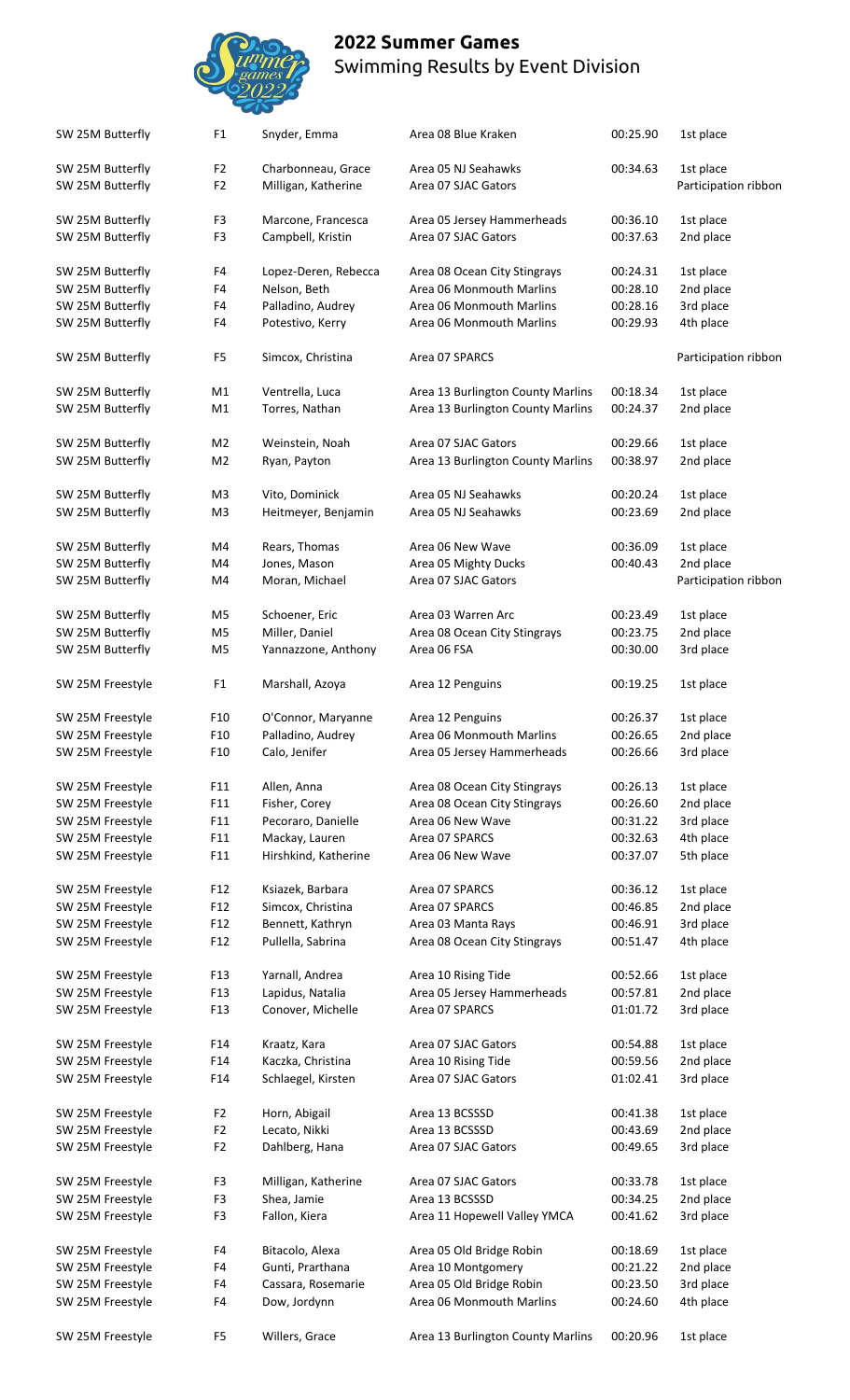

| SW 25M Freestyle                     | F <sub>5</sub>                   | Sarnel, Corrine                       | Area 12 Penguins                                             | 00:27.19             | 2nd place              |
|--------------------------------------|----------------------------------|---------------------------------------|--------------------------------------------------------------|----------------------|------------------------|
| SW 25M Freestyle                     | F <sub>5</sub>                   | Krill, Katie                          | Area 06 Toms River Sharks                                    | 00:31.29             | 3rd place              |
| SW 25M Freestyle<br>SW 25M Freestyle | F <sub>6</sub><br>F <sub>6</sub> | Lim, Emily<br>Radha, Emily            | Area 05 Jersey Hammerheads<br>Area 10 Somerset Hills YMCA    | 00:45.56<br>00:50.34 | 1st place<br>2nd place |
| SW 25M Freestyle                     | F7                               | Hannan, Kathleen                      | Area 10 Somerset Hills YMCA                                  | 00:21.84             | 1st place              |
| SW 25M Freestyle                     | F7                               | O'Keefe, Paige                        | Area 07 SJAC Gators                                          | 00:54.25             | 2nd place              |
| SW 25M Freestyle                     | F8                               | Arulalan, Aadita                      | Area 07 SJAC Gators                                          | 00:27.78             | 1st place              |
| SW 25M Freestyle                     | F8                               | Painson, Dominique                    | Area 10 Rising Tide                                          | 00:31.13             | 2nd place              |
| SW 25M Freestyle                     | F <sub>8</sub>                   | Cummings, Chelsea                     | Area 08 Ocean City Stingrays                                 | 00:34.07             | 3rd place              |
| SW 25M Freestyle                     | F9                               | Trott, Kieran                         | Area 12 Penguins                                             | 00:38.79             | 1st place              |
| SW 25M Freestyle                     | F9                               | Kroeper, Colleen                      | Area 06 Toms River Sharks                                    | 00:42.47             | 2nd place              |
| SW 25M Freestyle                     | M1                               | Weinstein, Eli                        | Area 07 SJAC Gators                                          | 00:20.12             | 1st place              |
| SW 25M Freestyle                     | M1                               | Agar, Oliver                          | Area 05 Mighty Ducks                                         | 00:20.87             | 2nd place              |
| SW 25M Freestyle                     | M1                               | Abdunafi, Sundiata                    | Area 13 Burlington County Marlins                            | 00:24.91             | 3rd place              |
| SW 25M Freestyle                     | M1                               | Bilezikjian, Connor                   | Area 05 Old Bridge Robin                                     | 00:30.18             | 4th place              |
| SW 25M Freestyle                     | M1                               | Vartanian, Samuel                     | Area 05 Old Bridge Robin                                     |                      | Participation ribbor   |
| SW 25M Freestyle                     | M10                              | Risley, Tyler                         | Area 05 Old Bridge Robin                                     | 00:16.97             | 1st place              |
| SW 25M Freestyle                     | M10                              | Davison, Alexander                    | Area 10 Montgomery                                           | 00:17.12             | 2nd place              |
| SW 25M Freestyle                     | M10                              | Solomon, Scott                        | Area 05 Old Bridge Robin                                     | 00:19.63             | 3rd place              |
| SW 25M Freestyle                     | M10                              | Williams, Trevor                      | Area 06 Hazlet Torpedos                                      | 00:19.84             | 4th place              |
| SW 25M Freestyle                     | M10                              | Migdal, Corey                         | Area 10 Montgomery                                           | 00:20.94             | 5th place              |
| SW 25M Freestyle                     | M10                              | Muniz, Christian                      | Area 05 NJ Seahawks                                          | 00:21.94             | 6th place              |
| SW 25M Freestyle                     | M11                              | Racz, Sebastian                       | Area 12 Penguins                                             | 00:18.33             | 1st place              |
| SW 25M Freestyle                     | M11                              | Frohner, Ashton                       | Area 08 Ocean City Stingrays                                 | 00:21.66             | 2nd place              |
| SW 25M Freestyle                     | M11                              | Pantano, Paul                         | Area 05 Old Bridge Robin                                     | 00:22.25             | 3rd place              |
| SW 25M Freestyle                     | M11                              | Sykes, Ean                            | Area 13 Burlington County Marlins                            | 00:22.85             | 4th place              |
| SW 25M Freestyle                     | M11                              | Cromin, David                         | Area 03 Warren Arc                                           | 00:25.06             | 5th place              |
| SW 25M Freestyle                     | M12                              | Sabo, Kyle                            | Area 12 Penguins                                             | 00:28.19             | 1st place              |
| SW 25M Freestyle                     | M12                              | Ekatan, Shawn                         | Area 05 Old Bridge Robin                                     | 00:28.42             | 2nd place              |
| SW 25M Freestyle                     | M12                              | Grimaldi, Austin                      | Area 06 Hazlet Torpedos                                      |                      | Participation ribbor   |
| SW 25M Freestyle                     | M13                              | Bieniakowski, John                    | Area 08 Ocean City Stingrays                                 | 00:28.50             | 1st place              |
| SW 25M Freestyle                     | M13                              | Lunetta, Jonathan                     | Area 13 Burlington County Marlins                            | 00:37.25             | 2nd place              |
| SW 25M Freestyle                     | M13                              | Schwarz, Tristan                      | Area 06 Monmouth Marlins                                     |                      | Participation ribbor   |
| SW 25M Freestyle                     | M14                              | Balnis, Joseph                        | Area 08 Ocean City Stingrays                                 | 00:51.85             | 1st place              |
| SW 25M Freestyle                     | M14                              | Song, Hanyong                         | Area 07 SJAC Gators                                          | 00:58.97             | 2nd place              |
| SW 25M Freestyle                     | M14                              | Elgamal, Adam                         | Area 06 Monmouth Marlins                                     | 01:08.34             | 3rd place              |
| SW 25M Freestyle                     | M14                              | Zeluff, Mark                          | Area 05 Old Bridge Robin                                     |                      | Participation ribbor   |
| SW 25M Freestyle<br>SW 25M Freestyle | M15<br>M15                       | Ferranti, Maximillian<br>Levy, Joshua | Area 13 Burlington County Marlins<br>Area 06 Hazlet Torpedos | 00:15.47<br>00:17.59 | 1st place<br>2nd place |
| SW 25M Freestyle                     | M15                              | Nomorosa, Nick                        |                                                              | 00:18.93             | 3rd place              |
| SW 25M Freestyle                     | M15                              | Washington, Wayne                     | Area 10 Montgomery<br>Area 06 Monmouth Marlins               | 00:20.75             | 4th place              |
| SW 25M Freestyle                     | M15                              | Gensheimer, Todd                      | Area 03 Warren Arc                                           | 00:21.81             | 5th place              |
| SW 25M Freestyle                     | M16                              | Vaynshtok, Daniel                     | Area 05 Jersey Hammerheads                                   | 00:21.50             | 1st place              |
| SW 25M Freestyle                     | M16                              | Moran, Michael                        | Area 07 SJAC Gators                                          | 00:21.75             | 2nd place              |
| SW 25M Freestyle                     | M16                              | Ostner, Thomas                        | Area 06 Monmouth Marlins                                     | 00:22.06             | 3rd place              |
| SW 25M Freestyle                     | M16                              | Cupoli, David                         | Area 06 FSA                                                  | 00:23.75             | 4th place              |
| SW 25M Freestyle                     | M16                              | Yocum, Matthew                        |                                                              | 00:26.84             | 5th place              |
|                                      |                                  |                                       | Area 12 Penguins<br>Area 06 New Wave                         |                      |                        |
| SW 25M Freestyle<br>SW 25M Freestyle | M16<br>M16                       | Rears, Thomas<br>Koven, Jeremy        | Area 06 Toms River Sharks                                    | 00:27.25<br>00:31.72 | 6th place<br>7th place |
| SW 25M Freestyle                     | M17                              | Candito, Thomas                       | Area 06 Toms River Sharks                                    | 00:26.33             | 1st place              |
| SW 25M Freestyle                     | M17                              | VanBuren, Daren                       | Area 03 Warren Arc                                           | 00:26.54             | 2nd place              |
| SW 25M Freestyle                     | M17                              | Curcione, Pasquale                    | Area 08 Ocean City Stingrays                                 | 00:27.28             | 3rd place              |
| SW 25M Freestyle                     | M17                              | Arvelo, Matthew                       | Area 06 Monmouth Marlins                                     | 00:27.62             | 4th place              |
| SW 25M Freestyle                     | M17                              | Perry, John                           | Area 06 Monmouth Marlins                                     | 00:29.25             | 5th place              |
| SW 25M Freestyle                     | M17                              | Riegler, Gregory                      | Area 06 FSA                                                  | 00:29.47             | 6th place              |
| SW 25M Freestyle                     | M17                              | Brooks, Robert                        | Area 05 NJ Seahawks                                          | 00:29.62             | 7th place              |
|                                      |                                  |                                       |                                                              |                      |                        |
| SW 25M Freestyle                     | M17                              | Josewitch, Paul                       | Area 06 Hazlet Torpedos                                      | 00:30.47             | 8th place              |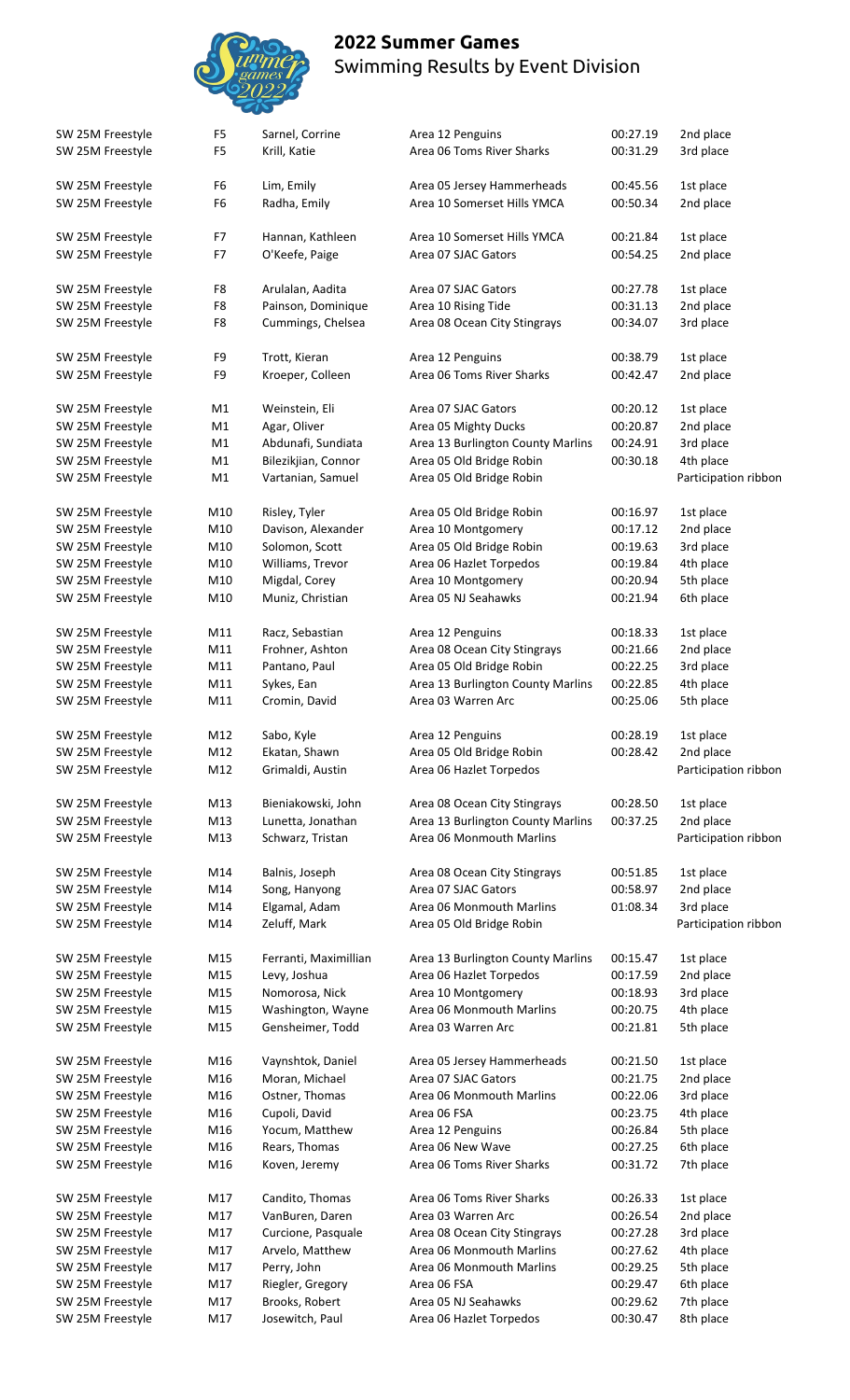

| SW 25M Freestyle   | M18            | McCoy, Austin          | Area 06 Toms River Sharks         | 00:31.16 | 1st place            |
|--------------------|----------------|------------------------|-----------------------------------|----------|----------------------|
| SW 25M Freestyle   | M18            | DiBartolomeo, Nicholas | Area 07 SJAC Gators               | 00:33.63 | 2nd place            |
| SW 25M Freestyle   | M18            | Markov, David          | Area 06 Monmouth Marlins          | 00:35.28 | 3rd place            |
| SW 25M Freestyle   | M18            | Ominski, Matthew       | Area 06 New Wave                  | 00:36.84 | 4th place            |
|                    |                |                        |                                   |          |                      |
| SW 25M Freestyle   | M19            | Rosero, Jonathan       | Area 13 Burlington County Marlins | 00:41.20 | 1st place            |
| SW 25M Freestyle   | M <sub>2</sub> | Ventrella, Luca        | Area 13 Burlington County Marlins | 00:16.69 | 1st place            |
| SW 25M Freestyle   | M <sub>2</sub> | Mendes, Matthew        | Area 05 NJ Seahawks               | 00:18.75 | 2nd place            |
| SW 25M Freestyle   | M <sub>2</sub> | Miller, Joseph         | Area 05 Old Bridge Robin          | 00:19.28 | 3rd place            |
|                    | M <sub>2</sub> | Espinosa, Aiden        | Area 10 Rising Tide               | 00:19.94 | 4th place            |
| SW 25M Freestyle   |                |                        |                                   |          |                      |
| SW 25M Freestyle   | M <sub>2</sub> | Leo, Dalton            | Area 06 Hazlet Torpedos           | 00:20.19 | 5th place            |
| SW 25M Freestyle   | M20            | Pestritto, Thomas      | Area 07 SPARCS                    | 01:04.60 | 1st place            |
| SW 25M Freestyle   | M21            | Lardiere, Andrew       | Area 06 New Wave                  | 01:12.97 | 1st place            |
| SW 25M Freestyle   | M <sub>3</sub> | Bassit, Kyle           | Area 05 Old Bridge Robin          | 00:25.88 | 1st place            |
| SW 25M Freestyle   | M <sub>3</sub> | Teicher, Jonah         | Area 05 Mighty Ducks              | 00:25.96 | 2nd place            |
| SW 25M Freestyle   | M <sub>3</sub> | Landis, Jonah          | Area 13 BCSSSD                    | 00:27.41 | 3rd place            |
|                    |                |                        |                                   |          |                      |
| SW 25M Freestyle   | M <sub>3</sub> | Ulriksen, Kevin        | Area 07 SJAC Gators               | 00:29.37 | 4th place            |
| SW 25M Freestyle   | M <sub>3</sub> | Chen, Frank            | Area 11 Hopewell Valley YMCA      | 00:31.28 | 5th place            |
| SW 25M Freestyle   | M <sub>3</sub> | Mackiewicz, Clark      | Area 06 Hazlet Torpedos           |          | Participation ribbor |
| SW 25M Freestyle   | M4             | Leontiev, Nicholas     | Area 05 Jersey Hammerheads        | 00:35.97 | 1st place            |
| SW 25M Freestyle   | M4             | Dawson, Spencer        | Area 08 Greenheads Swimming       | 00:40.54 | 2nd place            |
| SW 25M Freestyle   | M4             | Bhagirath, Pranav      | Area 10 Rising Tide               | 00:43.93 | 3rd place            |
| SW 25M Freestyle   | M5             | Appleman, Cody         | Area 05 Mighty Ducks              | 00:16.56 | 1st place            |
|                    |                |                        |                                   |          |                      |
| SW 25M Freestyle   | M <sub>5</sub> | Mittleberger, David    | Area 08 Ocean City Stingrays      | 00:16.72 | 2nd place            |
| SW 25M Freestyle   | M <sub>5</sub> | Adams, Stephon         | Area 08 Greenheads Swimming       | 00:16.81 | 3rd place            |
| SW 25M Freestyle   | M <sub>5</sub> | Ham, Michael           | Area 10 Somerset Hills YMCA       | 00:17.79 | 4th place            |
| SW 25M Freestyle   | M <sub>5</sub> | Sclavunos, Nikolas     | Area 06 Toms River Sharks         | 00:19.75 | 5th place            |
| SW 25M Freestyle   | M6             | Lorenzi, Vincent       | Area 08 Ocean City Stingrays      | 00:15.84 | 1st place            |
| SW 25M Freestyle   | M6             | Balnis, Jacob          | Area 08 Ocean City Stingrays      | 00:18.19 | 2nd place            |
| SW 25M Freestyle   | M6             | Canzona, Dante         | Area 06 Monmouth Marlins          | 00:19.88 | 3rd place            |
|                    |                |                        |                                   |          |                      |
| SW 25M Freestyle   | M <sub>6</sub> | Cullinane, Brendan     | Area 06 Hazlet Torpedos           | 00:20.78 | 4th place            |
| SW 25M Freestyle   | M6             | Galietti, Kristofer    | Area 10 Montgomery                | 00:23.83 | 5th place            |
| SW 25M Freestyle   | M7             | Antonakakis, Rafael    | Area 07 SJAC Gators               | 00:21.19 | 1st place            |
| SW 25M Freestyle   | M7             | Aghtar, Parsa          | Area 10 Montgomery                | 00:26.94 | 2nd place            |
| SW 25M Freestyle   | M7             | Heer, Andrew           | Area 06 Hazlet Torpedos           | 00:27.25 | 3rd place            |
| SW 25M Freestyle   | M7             | Retamozo, Andres       | Area 08 Greenheads Swimming       | 00:32.63 | 4th place            |
|                    |                |                        |                                   |          |                      |
| SW 25M Freestyle   | M8             | Brown, Stephen         | Area 08 Ocean City Stingrays      | 00:23.78 | 1st place            |
| SW 25M Freestyle   | M8             | Cospito, Anthony       | Area 06 Toms River Sharks         | 00:29.37 | 2nd place            |
| SW 25M Freestyle   | M8             | Adams, Stanley         | Area 08 Greenheads Swimming       | 00:29.57 | 3rd place            |
| SW 25M Freestyle   | M8             | Bukowski, Brendan      | Area 06 Toms River Sharks         | 00:33.90 | 4th place            |
|                    |                |                        |                                   |          |                      |
| SW 25M Freestyle   | M8             | Anand, Shawn           | Area 06 Monmouth Marlins          | 00:38.06 | 5th place            |
| SW 25M Freestyle   | M9             | Harvey, Ahziah         | Area 13 Burlington County Marlins | 00:37.31 | 1st place            |
| SW 25M Freestyle   | M9             | Collins, Jake          | Area 13 Burlington County Marlins | 00:37.60 | 2nd place            |
| SW 25M Freestyle   | M9             | McQuade, Thomas        | Area 03 Manta Rays                | 00:40.00 | 3rd place            |
| SW 25M Freestyle   | M9             | Prabhu Bala, Kishan    | Area 10 Rising Tide               | 00:43.10 | 4th place            |
| SW 400M Freestyle  | F <sub>1</sub> | Suske, Victoria        | Area 05 Mighty Ducks              | 07:24.90 | 1st place            |
|                    |                |                        |                                   |          |                      |
| SW 400M Freestyle  | M1             | Rawlins, John          | Area 13 Independent Rawlins       | 04:38.75 | 1st place            |
| SW 400M Freestyle  | M <sub>2</sub> | Hernandez, Roberto     | Area 11 Mercer Sailfish           | 05:42.84 | 1st place            |
| SW 4X25 Free Relay | F01            | Bitacolo, Alexa        | Old Bridge Robins Purple          | 01:24.44 | 1st place            |
| SW 4X25 Free Relay | F01            | Cassara, Rosemarie     | Old Bridge Robins Purple          | 01:24.44 | 1st place            |
| SW 4X25 Free Relay | F01            | Engelhardt, Sarah      | Old Bridge Robins Purple          | 01:24.44 | 1st place            |
| SW 4X25 Free Relay | F01            | Pkhrikyan, Kristina    | Old Bridge Robins Purple          | 01:24.44 | 1st place            |
|                    |                |                        |                                   |          |                      |
| SW 4X25 Free Relay | F02            | Arulalan, Aadita       | <b>SJAC Gators Girls</b>          | 01:51.69 | 1st place            |
| SW 4X25 Free Relay | F02            | Reynolds, Adrian       | <b>SJAC Gators Girls</b>          | 01:51.69 | 1st place            |
| SW 4X25 Free Relay | F02            | Williams, Laura        | <b>SJAC Gators Girls</b>          | 01:51.69 | 1st place            |
| SW 4X25 Free Relay | F02            | Williams, Rachel       | <b>SJAC Gators Girls</b>          | 01:51.69 | 1st place            |
|                    |                |                        |                                   |          |                      |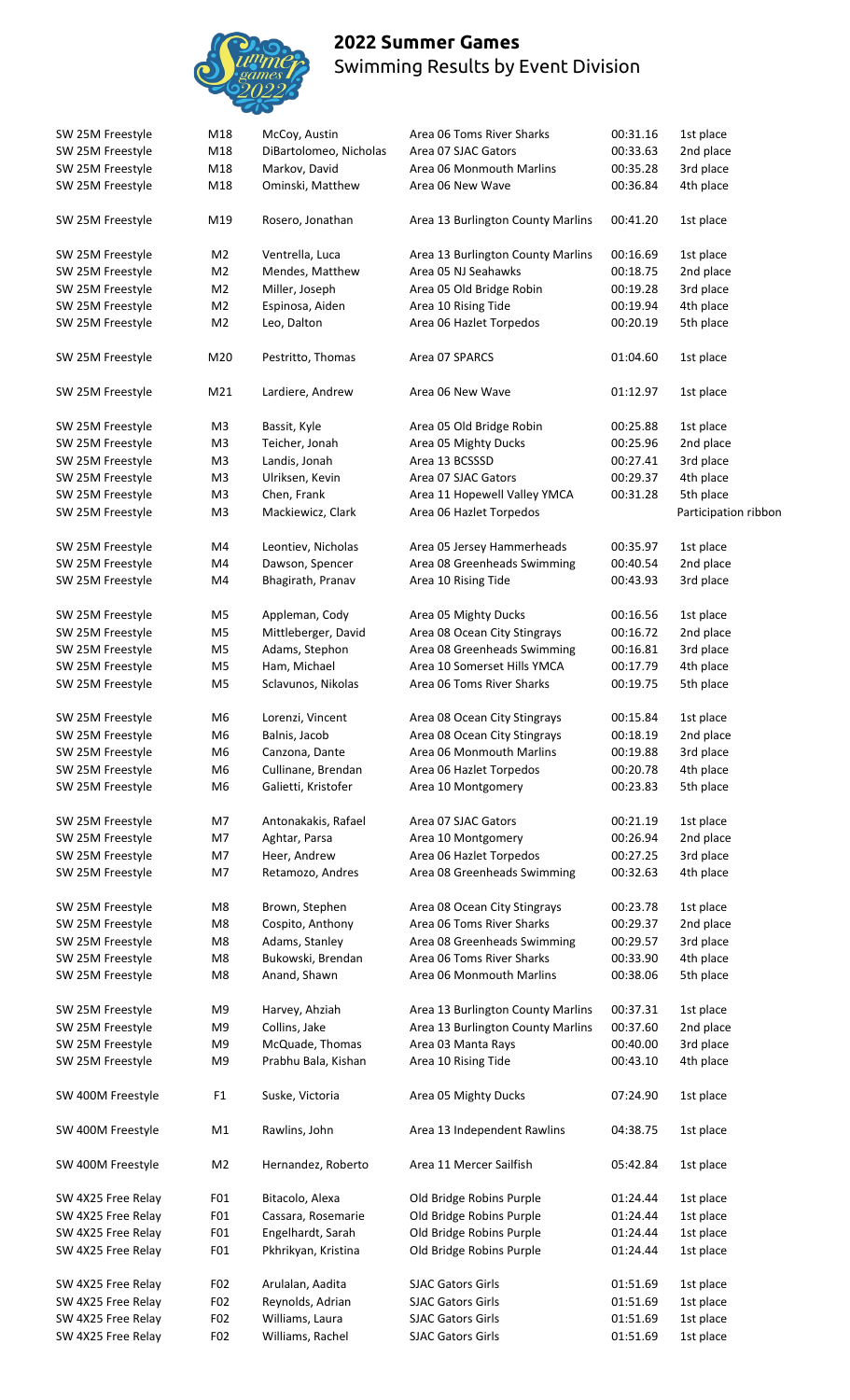

| SW 4X25 Free Relay | F02             | Barnes, Kathryn          | <b>SPARCS 2</b>        | 02:15.31 | 2nd place   |
|--------------------|-----------------|--------------------------|------------------------|----------|-------------|
| SW 4X25 Free Relay | F <sub>02</sub> | Ksiazek, Barbara         | <b>SPARCS 2</b>        | 02:15.31 | 2nd place   |
| SW 4X25 Free Relay | F02             | Mackay, Lauren           | <b>SPARCS 2</b>        | 02:15.31 | 2nd place   |
| SW 4X25 Free Relay | F02             | Simcox, Christina        | <b>SPARCS 2</b>        | 02:15.31 | 2nd place   |
| SW 4X25 Free Relay | F <sub>02</sub> | Papirio, Susan           | Penguins 3             | 02:25.37 | 3rd place   |
| SW 4X25 Free Relay | F <sub>02</sub> | Sarnel, Corrine          | Penguins 3             | 02:25.37 |             |
|                    |                 |                          |                        |          | 3rd place   |
| SW 4X25 Free Relay | F02             | Trott, Kieran            | Penguins 3             | 02:25.37 | 3rd place   |
| SW 4X25 Free Relay | F02             | Wise, Bonnie             | Penguins 3             | 02:25.37 | 3rd place   |
| SW 4X25 Free Relay | F <sub>02</sub> | Jeffers, Jessica         | TRS A                  | 02:29.79 | 4th place   |
| SW 4X25 Free Relay | F <sub>02</sub> | Krill, Katie             | TRS A                  | 02:29.79 | 4th place   |
| SW 4X25 Free Relay | F <sub>02</sub> | Kroeper, Colleen         | TRS A                  | 02:29.79 | 4th place   |
|                    |                 |                          |                        |          |             |
| SW 4X25 Free Relay | F02             | Lamb, Ann                | TRS A                  | 02:29.79 | 4th place   |
|                    |                 |                          |                        |          |             |
| SW 4X25 Free Relay | M01             | Guallpa, Arlin           | <b>Mighty Ducks B</b>  | 01:13.08 | 1st place   |
| SW 4X25 Free Relay | M01             | Liao, Alexander          | <b>Mighty Ducks B</b>  | 01:13.08 | 1st place   |
| SW 4X25 Free Relay | M01             | Schulman, Jacob          | <b>Mighty Ducks B</b>  | 01:13.08 | 1st place   |
| SW 4X25 Free Relay | M <sub>01</sub> | Wozinski, Christopher    | <b>Mighty Ducks B</b>  | 01:13.08 | 1st place   |
| SW 4X25 Free Relay | M01             | Appleman, Cody           | <b>Mighty Ducks C</b>  | 01:15.43 | 2nd place   |
| SW 4X25 Free Relay | M01             | Bland, Alonzo            | <b>Mighty Ducks C</b>  | 01:15.43 | 2nd place   |
|                    |                 |                          |                        |          |             |
| SW 4X25 Free Relay | M01             | Fei, Benjamin            | <b>Mighty Ducks C</b>  | 01:15.43 | 2nd place   |
| SW 4X25 Free Relay | M01             | Hetem, James             | <b>Mighty Ducks C</b>  | 01:15.43 | 2nd place   |
|                    |                 |                          |                        |          |             |
| SW 4X25 Free Relay | M02             | Bednarick, Farrell       | Manta Rays "A"         | 02:00.49 | 1st place   |
| SW 4X25 Free Relay | M02             | McQuade, Thomas          | Manta Rays "A"         | 02:00.49 | 1st place   |
| SW 4X25 Free Relay | M02             | Rosenthal, Leah          | Manta Rays "A"         | 02:00.49 | 1st place   |
| SW 4X25 Free Relay | M02             | Stockdale, Zachary       | Manta Rays "A"         | 02:00.49 | 1st place   |
|                    |                 |                          |                        |          |             |
|                    |                 |                          |                        |          |             |
| SW 4X25 Free Relay | M03             | Horn, Abigail            | <b>BCSSSD Pioneers</b> | 02:25.84 | 1st place   |
| SW 4X25 Free Relay | M03             | Landis, Jonah            | <b>BCSSSD Pioneers</b> | 02:25.84 | 1st place   |
| SW 4X25 Free Relay | M03             | Lecato, Nikki            | <b>BCSSSD Pioneers</b> | 02:25.84 | 1st place   |
| SW 4X25 Free Relay | M03             | Spicer, Draven           | <b>BCSSSD Pioneers</b> | 02:25.84 | 1st place   |
|                    |                 |                          |                        |          |             |
| SW 4X25 Free Relay | M04             | Cassara, Alexander       | Old Bridge Robins Red  | 01:12.29 | 1st place   |
| SW 4X25 Free Relay | M04             | Engelhardt, Tyler        | Old Bridge Robins Red  | 01:12.29 | 1st place   |
|                    |                 |                          |                        |          |             |
| SW 4X25 Free Relay | M04             | Lehrer, Michael          | Old Bridge Robins Red  | 01:12.29 | 1st place   |
| SW 4X25 Free Relay | M04             | Miller, Joseph           | Old Bridge Robins Red  | 01:12.29 | 1st place   |
| SW 4X25 Free Relay | M04             | Gensheimer, Todd         | Warren ARC "A"         | 01:20.94 | 2nd place   |
| SW 4X25 Free Relay | M04             | Kinney, Sabrina          | Warren ARC "A"         | 01:20.94 | 2nd place   |
| SW 4X25 Free Relay | M04             | Schoener, Eric           | Warren ARC "A"         | 01:20.94 | 2nd place   |
| SW 4X25 Free Relay | M04             | Wolf, Christopher        | Warren ARC "A"         | 01:20.94 | 2nd place   |
|                    |                 |                          |                        |          |             |
| SW 4X25 Free Relay | M05             | Ferranti, Maximillian    | YMCA Marlins 1         | 01:15.35 |             |
|                    |                 |                          |                        |          | 1st place   |
| SW 4X25 Free Relay | M05             | Matuszkiewicz, Ryan      | YMCA Marlins 1         | 01:15.35 | 1st place   |
| SW 4X25 Free Relay | M05             | Prendergast, Jeff        | YMCA Marlins 1         | 01:15.35 | 1st place   |
| SW 4X25 Free Relay | M05             | Ventrella, Luca          | YMCA Marlins 1         | 01:15.35 | 1st place   |
| SW 4X25 Free Relay | M05             | Boucher, Simone          | Jersey Hammerheads A   | 01:22.65 | 2nd place   |
| SW 4X25 Free Relay | M05             | Dreytser, Andrew         | Jersey Hammerheads A   | 01:22.65 | 2nd place   |
|                    | M05             | Kazalonis, Derek         | Jersey Hammerheads A   | 01:22.65 | 2nd place   |
| SW 4X25 Free Relay |                 |                          |                        |          |             |
| SW 4X25 Free Relay | M05             | Quach, Jonathan          | Jersey Hammerheads A   | 01:22.65 | 2nd place   |
| SW 4X25 Free Relay | M05             | Bukowski, Brendan        | TRS B                  | 01:23.00 | 3rd place   |
| SW 4X25 Free Relay | M05             | Richards, David          | TRS B                  | 01:23.00 | 3rd place   |
| SW 4X25 Free Relay | M05             | Sclavunos, Nikolas       | TRS B                  | 01:23.00 | 3rd place   |
| SW 4X25 Free Relay | M05             | Voelbel, Matthew         | TRS B                  | 01:23.00 | 3rd place   |
| SW 4X25 Free Relay | M05             | Casperson, Brian         | Penguins 1             | 01:23.75 | 4th place   |
|                    |                 |                          |                        |          |             |
| SW 4X25 Free Relay | M05             | Melendez, Christopher    | Penguins 1             | 01:23.75 | 4th place   |
| SW 4X25 Free Relay | M05             | Pallotta, Angelina       | Penguins 1             | 01:23.75 | 4th place   |
| SW 4X25 Free Relay | M05             | Purkis, Bianca           | Penguins 1             | 01:23.75 | 4th place   |
| SW 4X25 Free Relay | M05             | Blatt, Leonard           | Mercer Sailfish        | 01:29.91 | 5th place   |
| SW 4X25 Free Relay | M05             | Conti, Karen             | Mercer Sailfish        | 01:29.91 | 5th place   |
| SW 4X25 Free Relay | M05             | Hernandez, Roberto       | Mercer Sailfish        | 01:29.91 | 5th place   |
|                    |                 |                          |                        |          |             |
| SW 4X25 Free Relay | M05             | Straus-Goldfarb, Michael | Mercer Sailfish        | 01:29.91 | 5th place   |
| SW 4X25 Free Relay | M05             | Heer, Andrew             | Torpedos A             | 01:31.32 | 6th place   |
| SW 4X25 Free Relay | M05             | Leo, Dalton              | Torpedos A             | 01:31.32 | 6th place   |
| SW 4X25 Free Relay | M05             | Levy, Joshua             | Torpedos A             | 01:31.32 | 6th place   |
| SW 4X25 Free Relay | M05             | Williams, Trevor         | Torpedos A             | 01:31.32 | 6th place   |
| SW 4X25 Free Relay | M05             | Galietti, Kristofer      | Montgomery "B"         | 01:32.68 | 7th place   |
|                    |                 |                          |                        |          |             |
| SW 4X25 Free Relay | M05             | Gunti, Prarthana         | Montgomery "B"         | 01:32.68 | 7th place   |
| SW 4X25 Free Relay | M05             | Nolte, Erik              | Montgomery "B"         | 01:32.68 | 7th place   |
| SW 4X25 Free Relay | M05             | Nomorosa, Nick           | Montgomery "B"         | 01:32.68 | 7th place   |
| SW 4X25 Free Relay | M05             | Balnis, Jacob            | Stingrays A            |          | Participati |
| SW 4X25 Free Relay | M05             | Frohner, Ashton          | Stingrays A            |          | Participati |
|                    |                 |                          |                        |          |             |

rticipation ribbon rticipation ribbon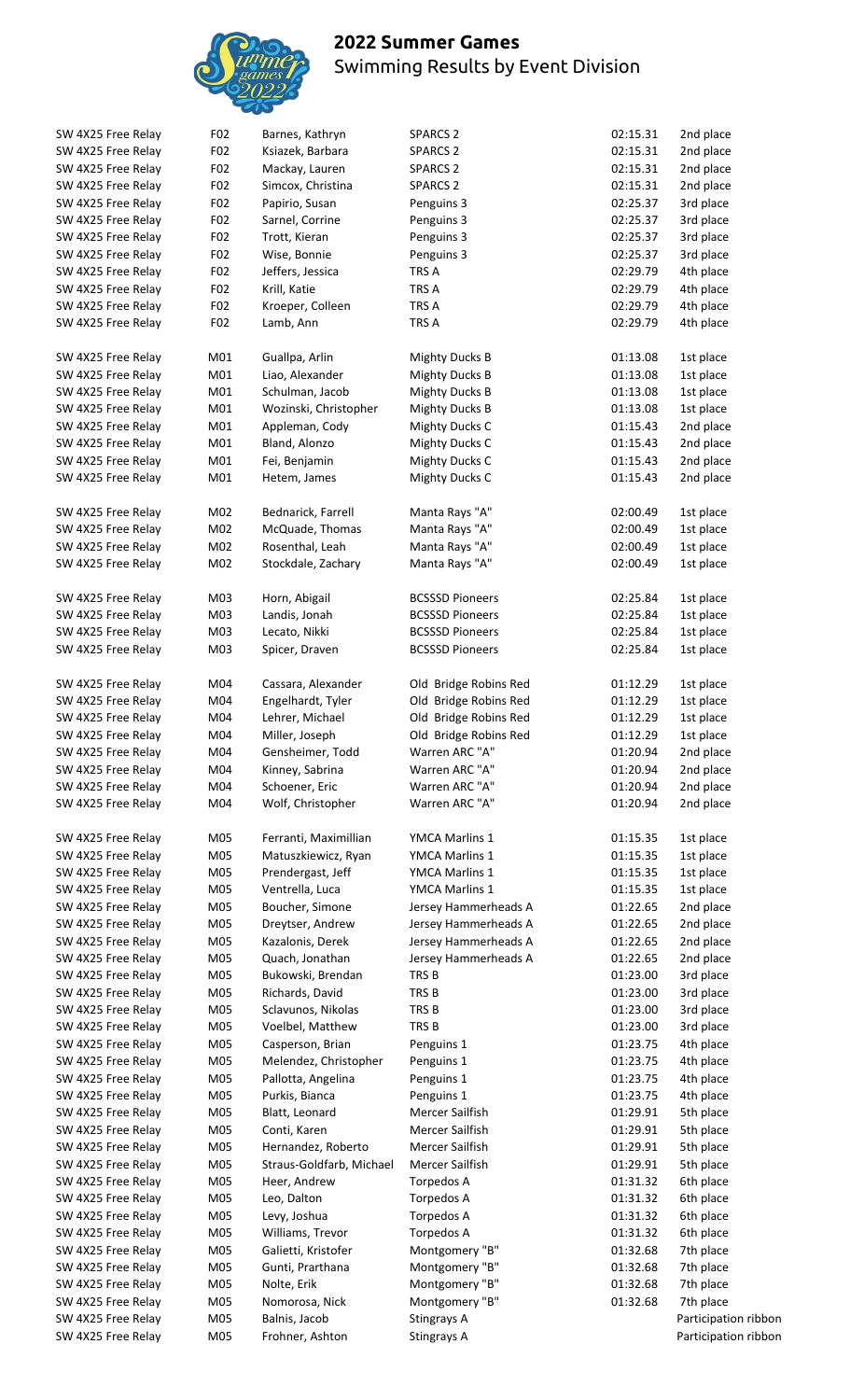

| SW 4X25 Free Relay | M05 | Lorenzi, Vincent     | Stingrays A               |          | Participation ribbon |
|--------------------|-----|----------------------|---------------------------|----------|----------------------|
| SW 4X25 Free Relay | M05 | Mittleberger, David  | Stingrays A               |          | Participation ribbon |
|                    |     |                      |                           |          |                      |
| SW 4X25 Free Relay | M06 | Krwawicz, Justin     | <b>SJAC Gators B</b>      | 01:24.09 | 1st place            |
| SW 4X25 Free Relay | M06 | McGee, Ryan          | <b>SJAC Gators B</b>      | 01:24.09 | 1st place            |
| SW 4X25 Free Relay | M06 | Weinstein, Eli       | <b>SJAC Gators B</b>      | 01:24.09 | 1st place            |
| SW 4X25 Free Relay | M06 | Weinstein, Noah      | <b>SJAC Gators B</b>      | 01:24.09 | 1st place            |
| SW 4X25 Free Relay | M06 | Clark, Alethea       | <b>SPARCS 1</b>           | 01:30.78 | 2nd place            |
| SW 4X25 Free Relay | M06 | DeLaurentis, Michael | <b>SPARCS 1</b>           | 01:30.78 | 2nd place            |
| SW 4X25 Free Relay | M06 | Hale, Joseph         | <b>SPARCS 1</b>           | 01:30.78 | 2nd place            |
| SW 4X25 Free Relay | M06 | Ziegler, Lauren      | <b>SPARCS 1</b>           | 01:30.78 | 2nd place            |
| SW 4X25 Free Relay | M06 | Dow, Jordynn         | <b>Monmouth Marlins A</b> | 01:35.44 | 3rd place            |
| SW 4X25 Free Relay | M06 | Ostner, Thomas       | <b>Monmouth Marlins A</b> | 01:35.44 | 3rd place            |
| SW 4X25 Free Relay | M06 | Palladino, Audrey    | <b>Monmouth Marlins A</b> | 01:35.44 | 3rd place            |
| SW 4X25 Free Relay | M06 | Sharp, Allyson       | <b>Monmouth Marlins A</b> | 01:35.44 | 3rd place            |
| SW 4X25 Free Relay | M06 | Marshall, Azoya      | Penguins 2                | 01:35.96 | 4th place            |
| SW 4X25 Free Relay | M06 | Racz, Sebastian      | Penguins 2                | 01:35.96 | 4th place            |
| SW 4X25 Free Relay | M06 | Sabo, Kyle           | Penguins 2                | 01:35.96 | 4th place            |
| SW 4X25 Free Relay | M06 | Yocum, Matthew       | Penguins 2                | 01:35.96 | 4th place            |
| SW 4X25 Free Relay | M06 | Pantano, Paul        | Old Bridge Robins Yellow  | 01:43.09 | 5th place            |
| SW 4X25 Free Relay | M06 | Risley, Tyler        | Old Bridge Robins Yellow  | 01:43.09 | 5th place            |
| SW 4X25 Free Relay | M06 | Solomon, Scott       | Old Bridge Robins Yellow  | 01:43.09 | 5th place            |
| SW 4X25 Free Relay | M06 | Vartanian, Samuel    | Old Bridge Robins Yellow  | 01:43.09 | 5th place            |
| SW 4X25 Free Relay | M06 | Brooks, Robert       | <b>White Seahawks</b>     | 01:44.16 | 6th place            |
| SW 4X25 Free Relay | M06 | McGrath, Kathleen    | White Seahawks            | 01:44.16 | 6th place            |
| SW 4X25 Free Relay | M06 | Mendes, Matthew      | White Seahawks            | 01:44.16 | 6th place            |
| SW 4X25 Free Relay | M06 | Muniz, Christian     | White Seahawks            | 01:44.16 | 6th place            |
| SW 4X25 Free Relay | M06 | Candito, Thomas      | TRS E                     | 01:44.28 | 7th place            |
| SW 4X25 Free Relay | M06 | Cospito, Anthony     | TRS E                     | 01:44.28 | 7th place            |
| SW 4X25 Free Relay | M06 | Pringle, Matthew     | TRS E                     | 01:44.28 | 7th place            |
| SW 4X25 Free Relay | M06 | Pringle, Thomas      | TRS E                     | 01:44.28 | 7th place            |
| SW 4X25 Free Relay | M06 | Agar, Oliver         | Mighty Ducks D            | 01:48.78 | Participation ribbon |
| SW 4X25 Free Relay | M06 | Armus, Linsey        | <b>Mighty Ducks D</b>     | 01:48.78 | Participation ribbon |
| SW 4X25 Free Relay | M06 | Cunha, Mia           | <b>Mighty Ducks D</b>     | 01:48.78 | Participation ribbon |
| SW 4X25 Free Relay | M06 | Perry, John          | <b>Mighty Ducks D</b>     | 01:48.78 | Participation ribbon |
|                    |     |                      |                           |          |                      |
| SW 4X25 Free Relay | M07 | Harjono, Hayden-Lee  | <b>Mighty Ducks E</b>     | 01:51.03 | 1st place            |
| SW 4X25 Free Relay | M07 | Kapoian, Theodore    | <b>Mighty Ducks E</b>     | 01:51.03 | 1st place            |
| SW 4X25 Free Relay | M07 | Martin, Patrick      | <b>Mighty Ducks E</b>     | 01:51.03 | 1st place            |
| SW 4X25 Free Relay | M07 | Teicher, Jonah       | <b>Mighty Ducks E</b>     | 01:51.03 | 1st place            |
| SW 4X25 Free Relay | M07 | Hirshkind, Katherine | New Wave                  | 01:52.65 | 2nd place            |
| SW 4X25 Free Relay | M07 | Pecoraro, Danielle   | New Wave                  | 01:52.65 | 2nd place            |
| SW 4X25 Free Relay | M07 | Rears, Thomas        | New Wave                  | 01:52.65 | 2nd place            |
| SW 4X25 Free Relay | M07 | Shehady, Gabriel     | New Wave                  | 01:52.65 | 2nd place            |
| SW 4X25 Free Relay | M07 | Ardis, Taylor        | TRS C                     | 01:53.53 | 3rd place            |
| SW 4X25 Free Relay | M07 | Kelly, James         | TRS C                     | 01:53.53 | 3rd place            |
| SW 4X25 Free Relay | M07 | Koven, Jeremy        | TRS C                     | 01:53.53 | 3rd place            |
| SW 4X25 Free Relay | M07 | McCoy, Austin        | TRS C                     | 01:53.53 | 3rd place            |
| SW 4X25 Free Relay | M07 | Aghtar, Parsa        | Montgomery "C"            | 01:54.78 | 4th place            |
| SW 4X25 Free Relay | M07 | DiCorcia, Carolyn    | Montgomery "C"            | 01:54.78 | 4th place            |
| SW 4X25 Free Relay | M07 | Kurowski, Grace      | Montgomery "C"            | 01:54.78 | 4th place            |
| SW 4X25 Free Relay | M07 | Migdal, Corey        | Montgomery "C"            | 01:54.78 | 4th place            |
| SW 4X25 Free Relay | M07 | Cullinane, Brendan   | Torpedos B                | 02:13.07 | 5th place            |
| SW 4X25 Free Relay | M07 | Grimaldi, Austin     | Torpedos B                | 02:13.07 | 5th place            |
| SW 4X25 Free Relay | M07 | Josewitch, Paul      | Torpedos B                | 02:13.07 | 5th place            |
| SW 4X25 Free Relay | M07 | Mackiewicz, Clark    | Torpedos B                | 02:13.07 | 5th place            |
| SW 4X25 Free Relay | M07 | Blasini, Jason       | Jersey Hammerheads B      | 02:18.22 | 6th place            |
| SW 4X25 Free Relay | M07 | Calo, Jenifer        | Jersey Hammerheads B      | 02:18.22 | 6th place            |
| SW 4X25 Free Relay | M07 | Deng, Kenneth        | Jersey Hammerheads B      | 02:18.22 | 6th place            |
| SW 4X25 Free Relay | M07 | Lim, Emily           | Jersey Hammerheads B      | 02:18.22 | 6th place            |
|                    | M07 | Cromin, David        | Warren ARC "B"            |          | Participation ribbon |
| SW 4X25 Free Relay |     |                      |                           |          |                      |
| SW 4X25 Free Relay | M07 | DeJesus, Jessica     | Warren ARC "B"            |          | Participation ribbon |
| SW 4X25 Free Relay | M07 | Malcolm, Catherine   | Warren ARC "B"            |          | Participation ribbon |
| SW 4X25 Free Relay | M07 | VanBuren, Daren      | Warren ARC "B"            |          | Participation ribbon |
| SW 4X25 Free Relay | M08 | Bieniakowski, John   | Stingrays B               | 01:48.25 | 1st place            |
| SW 4X25 Free Relay | M08 | Brown, Stephen       | Stingrays B               | 01:48.25 | 1st place            |
| SW 4X25 Free Relay | M08 | Curcione, Pasquale   | Stingrays B               | 01:48.25 | 1st place            |
|                    |     |                      |                           |          |                      |

SW 4X25 Free Relay M08 Day, Collin YMCA Marlins 3 01:57.97 2nd place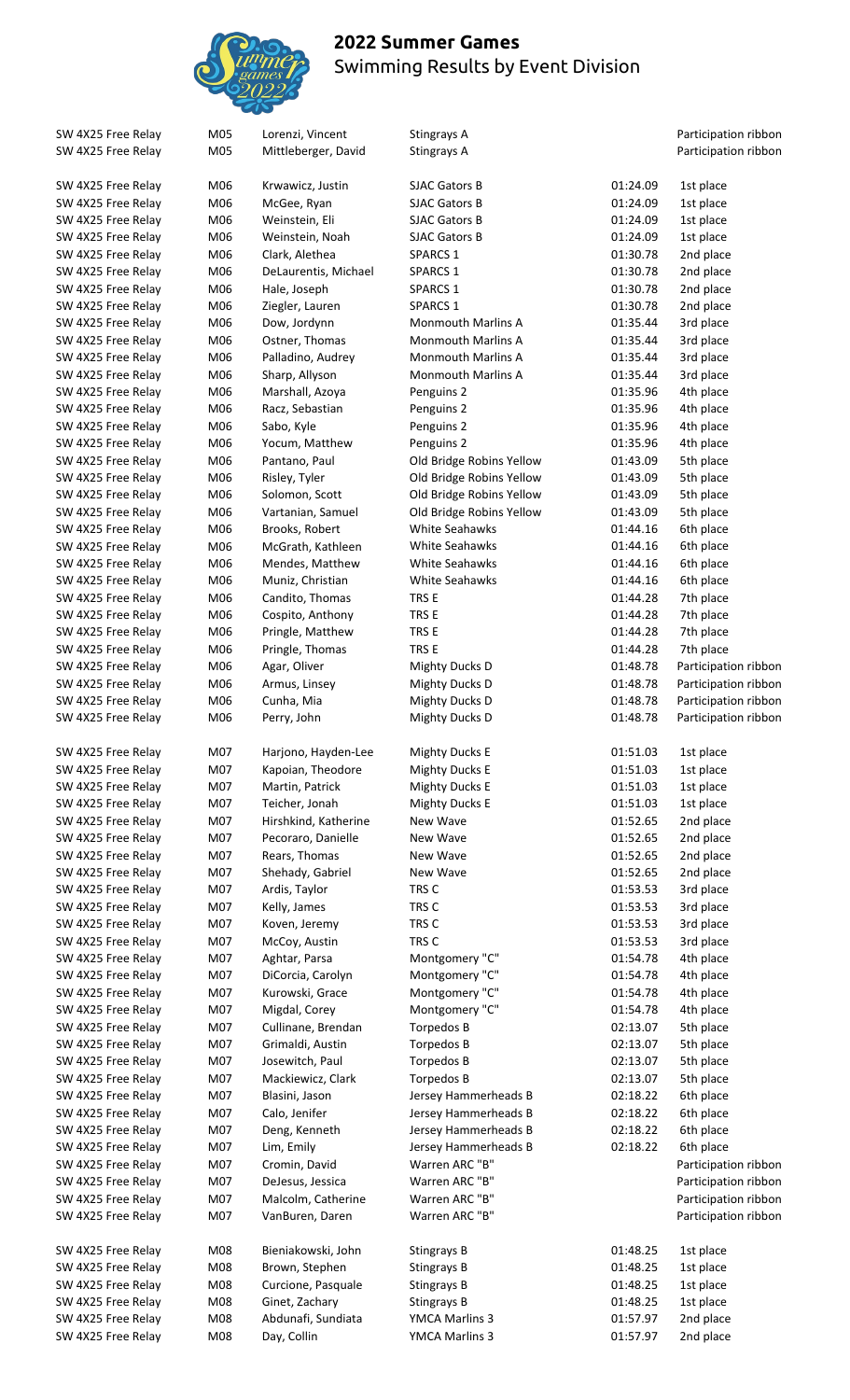

SW 4X25 Med Relay C3 Lopez-Deren, Rebecca Stingrays A Cass Contract Care Participation ribbon

| 261                    |                  |
|------------------------|------------------|
| Rosero, Jonathan       | YMCA Mai         |
| Ryan, Payton           | YMCA Ma          |
| Collins, Jake          | YMCA Mai         |
| Harvey, Ahziah         | YMCA Mai         |
| Lunetta, Jonathan      | YMCA Mai         |
| Sykes, Ean             | YMCA Ma          |
| Lehman, Tamaryn        | Hunterdor        |
| Pluhar, Cynthia        | Hunterdor        |
| Sosidko, Philip        | Hunterdor        |
| Zdeb, Simona           | Hunterdor        |
| Finnegan, Kevin        | <b>Bridgewat</b> |
| Kaczka, Christina      | <b>Bridgewat</b> |
| Painson, Dominique     | Bridgewat        |
| Yarnall, Andrea        | Bridgewat        |
| Marcone, Francesca     | Jersey Har       |
| Merino, Bianca         | Jersey Har       |
| Vaynshtok, Daniel      | Jersey Har       |
| Lim, Emily             | Jersey Har       |
| Bassit, Kyle           | Old Bridge       |
| Bilezikjian, Connor    | Old Bridge       |
| Ekatan, Shawn          | Old Bridge       |
| Zeluff, Mark           | Old Bridge       |
| Antonakakis, Rafael    | <b>SJAC Gato</b> |
| DiBartolomeo, Nicholas | <b>SJAC Gato</b> |
| Moran, Michael         | <b>SJAC Gato</b> |
| Song, Hanyong          | <b>SJAC Gato</b> |
| Arvelo, Matthew        | Monmout          |
| Elgamal, Adam          | Monmout          |
| Markov, David          | Monmout          |
| Schwarz, Tristan       | Monmout          |
| Bhagirath, Pranav      | Bridgewat        |
| Chambers, Andrew       | <b>Bridgewat</b> |
| Prabhu Bala, Kishan    | Bridgewat        |
| Rayot, David           | Bridgewat        |
| Jones, Mason           | Mighty Du        |
| Mathis, Robert         | Mighty Du        |
| Suske, Richard         | Mighty Du        |
| Suske, Victoria        | Mighty Du        |
| Gensheimer, Todd       | Warren Al        |
| Kinney, Sabrina        | Warren Al        |
| Schoener, Eric         | Warren Al        |
| Wolf, Christopher      | Warren Al        |
| Garcia, Elizabeth      | Seahawks         |
| Heitmeyer, Benjamin    | Seahawks         |
| McGrath, Kathleen      | Seahawks         |
| Vito, Dominick         | Seahawks         |
| Dow, Jordynn           | Monmout          |
| Palladino, Audrey      | Monmout          |
| Perry, John            | Monmout          |
| Potestivo, Kerry       | Monmout          |
| Davison, Alexander     | Montgom          |
| Gunti, Prarthana       | Montgom          |
| Kurowski, Grace        | Montgom          |
| Nolte, Erik            | Montgom          |
| Aghtar, Parsa          | Montgom          |
| DiCorcia, Carolyn      | Montgom          |
| Galietti, Kristofer    | Montgom          |
| Migdal, Corey          | Montgom          |
| Hirshkind, Katherine   | New Wave         |
| Pecoraro, Danielle     | New Wave         |
| Rears, Thomas          | New Wave         |
| Shehady, Gabriel       | New Wave         |
|                        |                  |

SW 4X25 Free Relay M08 Rosero, Jonathan YMCA Marlins 3 01:57.97 2nd place SW 4X25 Free Relay M08 Ryan, Payton YMCA Marlins 3 01:57.97 2nd place SW 4X25 Free Relay M08 Collins, Jake YMCA Marlins 2 02:16.75 3rd place SW 4X25 Free Relay M08 Harvey, Ahziah YMCA Marlins 2 02:16.75 3rd place SW 4X25 Free Relay M08 Lunetta, Jonathan YMCA Marlins 2 02:16.75 3rd place SW 4X25 Free Relay M08 Sykes, Ean YMCA Marlins 2 02:16.75 3rd place SW 4X25 Free Relay M08 Lehman, Tamaryn Hunterdon Dolphins "A" 02:28.35 4th place SW 4X25 Free Relay M08 Pluhar, Cynthia Hunterdon Dolphins "A" 02:28.35 4th place SW 4X25 Free Relay M08 Sosidko, Philip Hunterdon Dolphins "A" 02:28.35 4th place SW 4X25 Free Relay M08 Zdeb, Simona Hunterdon Dolphins "A" 02:28.35 4th place<br>SW 4X25 Free Relay M08 Finnegan, Kevin Bridgewater JCC "B" 03:00.06 5th place SW 4X25 Free Relay M08 Finnegan, Kevin Bridgewater JCC "B" 03:00.06 5th place SW 4X25 Free Relay M08 Kaczka, Christina Bridgewater JCC "B" 03:00.06 5th place SW 4X25 Free Relay M08 Painson, Dominique Bridgewater JCC "B" 03:00.06 5th place SW 4X25 Free Relay M08 Yarnall, Andrea Bridgewater JCC "B" 03:00.06 5th place SW 4X25 Free Relay M08 Marcone, Francesca Jersey Hammerheads C 02:10.91 Participation ribbon SW 4X25 Free Relay M08 Merino, Bianca Jersey Hammerheads C 02:10.91 Participation ribbon SW 4X25 Free Relay M08 Vaynshtok, Daniel Jersey Hammerheads C 02:10.91 Participation ribbon SW 4X25 Free Relay M08 Lim, Emily Jersey Hammerheads C 02:10.91 Participation ribbon SW 4X25 Free Relay M09 Bassit, Kyle Cold Bridge Robins Green 02:16.09 1st place SW 4X25 Free Relay M09 Bilezikjian, Connor Old Bridge Robins Green 02:16.09 1st place SW 4X25 Free Relay M09 Ekatan, Shawn Old Bridge Robins Green 02:16.09 1st place SW 4X25 Free Relay M09 Zeluff, Mark Old Bridge Robins Green 02:16.09 1st place SW 4X25 Free Relay MO9 Antonakakis, Rafael SJAC Gators C Participation ribbon Participation ribbon SW 4X25 Free Relay M09 DiBartolomeo, Nicholas SJAC Gators C Chronicle Barticipation ribbon SW 4X25 Free Relay M09 Moran, Michael SJAC Gators C STAC Participation ribbon SW 4X25 Free Relay M09 Song, Hanyong SJAC Gators C STAC States Controller and Darticipation ribbon SW 4X25 Free Relay M10 Arvelo, Matthew Monmouth Marlins C 02:43.47 1st place SW 4X25 Free Relay M10 Elgamal, Adam Monmouth Marlins C 02:43.47 1st place SW 4X25 Free Relay M10 Markov, David Monmouth Marlins C 02:43.47 1st place SW 4X25 Free Relay M10 Schwarz, Tristan Monmouth Marlins C 02:43.47 1st place SW 4X25 Free Relay M10 Bhagirath, Pranav Bridgewater JCC "A" 02:26.22 Participation ribbon SW 4X25 Free Relay M10 Chambers, Andrew Bridgewater JCC "A" 02:26.22 Participation ribbon SW 4X25 Free Relay M10 Prabhu Bala, Kishan Bridgewater JCC "A" 02:26.22 Participation ribbon SW 4X25 Free Relay M10 Rayot, David Bridgewater JCC "A" 02:26.22 Participation ribbon SW 4X25 Med Relay C1 Jones, Mason Mighty Ducks A 01:44.06 1st place SW 4X25 Med Relay C1 Mathis, Robert Mighty Ducks A 01:44.06 1st place SW 4X25 Med Relay C1 Suske, Richard Mighty Ducks A 01:44.06 1st place SW 4X25 Med Relay C1 Suske, Victoria Mighty Ducks A 01:44.06 1st place<br>SW 4X25 Med Relay C1 Gensheimer, Todd Warren ARC "A" 01:52.41 2nd place SW 4X25 Med Relay C1 Gensheimer, Todd Warren ARC "A" 01:52.41 2nd place SW 4X25 Med Relay C1 Kinney, Sabrina Warren ARC "A" 01:52.41 2nd place SW 4X25 Med Relay C1 Schoener, Eric Warren ARC "A" 01:52.41 2nd place SW 4X25 Med Relay C1 Wolf, Christopher Warren ARC "A" 01:52.41 2nd place SW 4X25 Med Relay C1 Garcia, Elizabeth Seahawks Blue 01:57.06 3rd place SW 4X25 Med Relay C1 Heitmeyer, Benjamin Seahawks Blue 01:57.06 3rd place SW 4X25 Med Relay C1 McGrath, Kathleen Seahawks Blue 01:57.06 3rd place SW 4X25 Med Relay C1 Vito, Dominick Seahawks Blue 01:57.06 3rd place SW 4X25 Med Relay C2 Dow, Jordynn Monmouth Marlins I 01:55.16 1st place SW 4X25 Med Relay C2 Palladino, Audrey Monmouth Marlins I 01:55.16 1st place SW 4X25 Med Relay C2 Perry, John Monmouth Marlins I 01:55.16 1st place SW 4X25 Med Relay C2 Potestivo, Kerry Monmouth Marlins I 01:55.16 1st place SW 4X25 Med Relay C2 Davison, Alexander Montgomery "B" 02:01.73 2nd place SW 4X25 Med Relay C2 Gunti, Prarthana Montgomery "B" 02:01.73 2nd place SW 4X25 Med Relay C2 Kurowski, Grace Montgomery "B" 02:01.73 2nd place SW 4X25 Med Relay C2 Nolte, Erik Montgomery "B" 02:01.73 2nd place SW 4X25 Med Relay C2 Aghtar, Parsa Montgomery "C" SW 4X25 Med Relay C2 Aghtar, Parsa Montgomery "C" Participation ribbon<br>SW 4X25 Med Relay C2 DiCorcia, Carolyn Montgomery "C" STAND Participation ribbon SW 4X25 Med Relay C2 DiCorcia, Carolyn Montgomery "C" Participation ribbon SW 4X25 Med Relay C2 Galietti, Kristofer Montgomery "C" Participation ribbon SW 4X25 Med Relay C2 Migdal, Corey Montgomery "C" North Cass of Participation ribbon SW 4X25 Med Relay C3 Hirshkind, Katherine New Wave 02:35.91 1st place SW 4X25 Med Relay C3 Pecoraro, Danielle New Wave C2:35.91 1st place SW 4X25 Med Relay C3 Rears, Thomas New Wave C2:35.91 1st place SW 4X25 Med Relay C3 Shehady, Gabriel New Wave C2:35.91 1st place SW 4X25 Med Relay C3 Allen, Anna Stingrays A Cases and Darticipation ribbon

SW 4X25 Med Relay C3 Balnis, Jacob Stingrays A Casset Canada Raticipation ribbon SW 4X25 Med Relay C3 Dowd, Kevin Stingrays A Cases Care Raticipation ribbon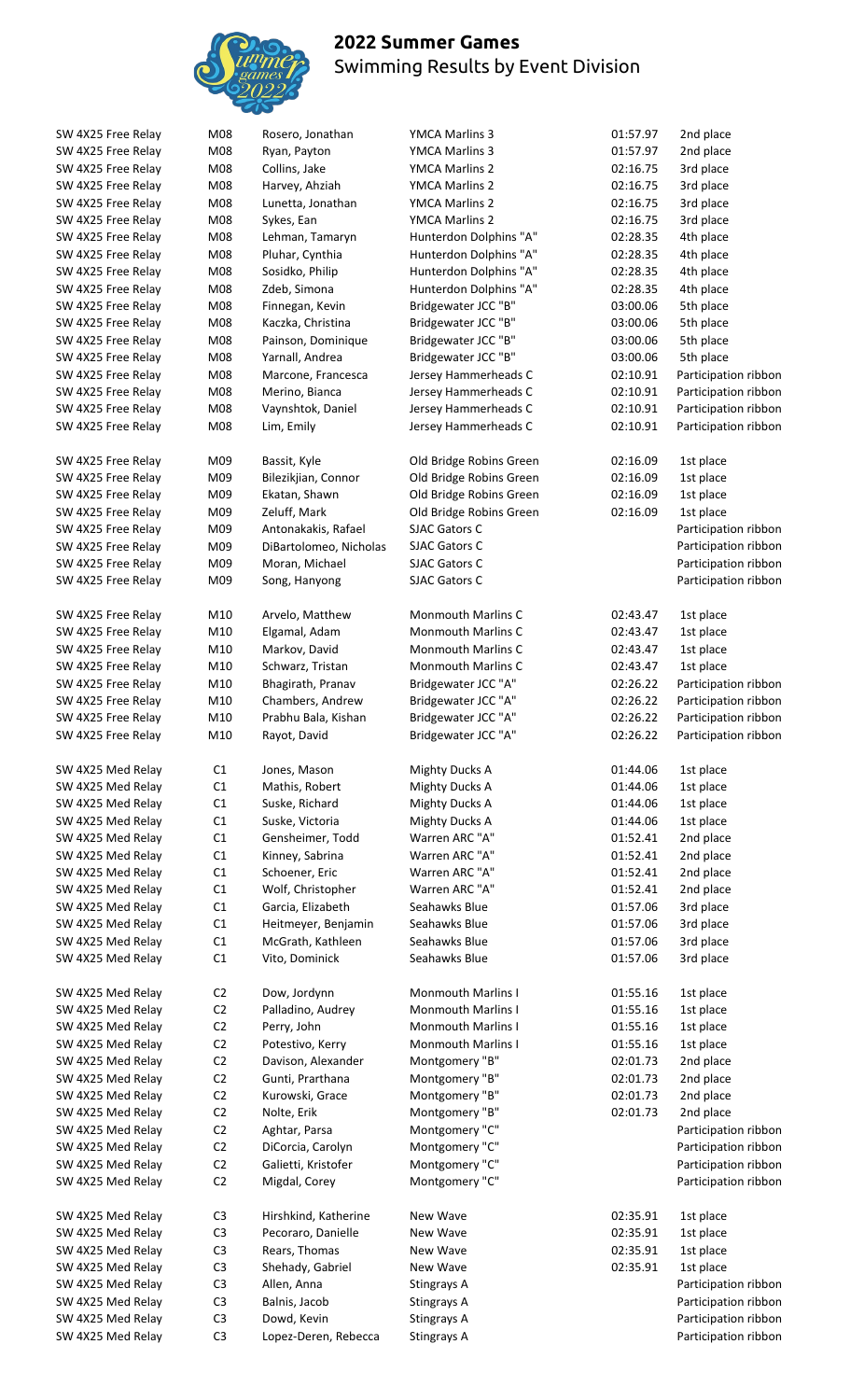

| SW 4X25 Med Relay  | C4             | Conover, Michelle        | <b>SPARCS</b>             | 03:48.41 | 1st place            |
|--------------------|----------------|--------------------------|---------------------------|----------|----------------------|
| SW 4X25 Med Relay  | C4             | Ksiazek, Barbara         | <b>SPARCS</b>             | 03:48.41 | 1st place            |
| SW 4X25 Med Relay  | C4             | Pestritto, Thomas        | <b>SPARCS</b>             | 03:48.41 | 1st place            |
| SW 4X25 Med Relay  | C4             | Simcox, Christina        | <b>SPARCS</b>             | 03:48.41 | 1st place            |
|                    |                |                          |                           |          |                      |
|                    |                |                          |                           |          |                      |
| SW 4X25 Med Relay  | F <sub>1</sub> | Allen, Lindsay           | <b>Monmouth Marlins H</b> | 01:40.53 | 1st place            |
| SW 4X25 Med Relay  | ${\sf F1}$     | Nelson, Beth             | <b>Monmouth Marlins H</b> | 01:40.53 | 1st place            |
| SW 4X25 Med Relay  | F <sub>1</sub> | Ritchie, Christine       | <b>Monmouth Marlins H</b> | 01:40.53 | 1st place            |
|                    |                |                          | <b>Monmouth Marlins H</b> |          |                      |
| SW 4X25 Med Relay  | F <sub>1</sub> | Sharp, Allyson           |                           | 01:40.53 | 1st place            |
| SW 4X25 Med Relay  | F <sub>1</sub> | Bilezikjian, Connor      | Old Bridge Robins Pink    | 02:01.05 | 2nd place            |
| SW 4X25 Med Relay  | ${\sf F1}$     | Bitacolo, Alexa          | Old Bridge Robins Pink    | 02:01.05 | 2nd place            |
| SW 4X25 Med Relay  | ${\sf F1}$     | Cassara, Rosemarie       | Old Bridge Robins Pink    | 02:01.05 | 2nd place            |
|                    |                |                          |                           |          |                      |
| SW 4X25 Med Relay  | F <sub>1</sub> | Engelhardt, Sarah        | Old Bridge Robins Pink    | 02:01.05 | 2nd place            |
|                    |                |                          |                           |          |                      |
| SW 4X25 Med Relay  | F <sub>2</sub> | Arulalan, Aadita         | <b>SJAC Gators Girls</b>  |          | Participation ribbon |
| SW 4X25 Med Relay  | F <sub>2</sub> | Reynolds, Adrian         | <b>SJAC Gators Girls</b>  |          | Participation ribbon |
| SW 4X25 Med Relay  | F <sub>2</sub> | Williams, Laura          | <b>SJAC Gators Girls</b>  |          | Participation ribbon |
|                    |                |                          |                           |          |                      |
| SW 4X25 Med Relay  | F <sub>2</sub> | Williams, Rachel         | <b>SJAC Gators Girls</b>  |          | Participation ribbon |
|                    |                |                          |                           |          |                      |
| SW 4X25 Med Relay  | M1             | Cassara, Alexander       | Old Bridge Robins Blue    | 01:21.18 | 1st place            |
| SW 4X25 Med Relay  | M1             | Engelhardt, Tyler        | Old Bridge Robins Blue    | 01:21.18 | 1st place            |
|                    |                |                          |                           |          |                      |
| SW 4X25 Med Relay  | M1             | Lehrer, Michael          | Old Bridge Robins Blue    | 01:21.18 | 1st place            |
| SW 4X25 Med Relay  | M1             | Miller, Joseph           | Old Bridge Robins Blue    | 01:21.18 | 1st place            |
|                    |                |                          |                           |          |                      |
| SW 4X25 Med Relay  | M <sub>2</sub> | Dromgoole, Aidan         | <b>YMCA Marlins 1</b>     | 01:33.75 | 1st place            |
| SW 4X25 Med Relay  | M <sub>2</sub> | Ferranti, Maximillian    | <b>YMCA Marlins 1</b>     | 01:33.75 | 1st place            |
|                    |                |                          |                           |          |                      |
| SW 4X25 Med Relay  | M <sub>2</sub> | Prendergast, Jeff        | YMCA Marlins 1            | 01:33.75 | 1st place            |
| SW 4X25 Med Relay  | M <sub>2</sub> | Ventrella, Luca          | <b>YMCA Marlins 1</b>     | 01:33.75 | 1st place            |
| SW 4X25 Med Relay  | M <sub>2</sub> | Boucher, Simone          | Jersey Hammerheads 1      | 01:42.78 | 2nd place            |
| SW 4X25 Med Relay  | M <sub>2</sub> | Deng, Kenneth            | Jersey Hammerheads 1      | 01:42.78 | 2nd place            |
|                    |                |                          |                           |          |                      |
| SW 4X25 Med Relay  | M <sub>2</sub> | Kazalonis, Derek         | Jersey Hammerheads 1      | 01:42.78 | 2nd place            |
| SW 4X25 Med Relay  | M2             | Marcone, Francesca       | Jersey Hammerheads 1      | 01:42.78 | 2nd place            |
| SW 4X25 Med Relay  | M <sub>2</sub> | Confer, Owen             | Bridgewater JCC "A"       |          | Participation ribbon |
| SW 4X25 Med Relay  | M <sub>2</sub> | Gopal, Rishi             | Bridgewater JCC "A"       |          | Participation ribbon |
|                    |                |                          |                           |          |                      |
| SW 4X25 Med Relay  | M <sub>2</sub> | Karam, Matthew           | Bridgewater JCC "A"       |          | Participation ribbon |
| SW 4X25 Med Relay  | M <sub>2</sub> | Marcketta, Thomas        | Bridgewater JCC "A"       |          | Participation ribbon |
|                    |                |                          |                           |          |                      |
| SW 4X25 Med Relay  | M3             | Krwawicz, Justin         | <b>SJAC Gators B</b>      | 01:44.29 | 1st place            |
| SW 4X25 Med Relay  | M <sub>3</sub> |                          | <b>SJAC Gators B</b>      | 01:44.29 | 1st place            |
|                    |                | McGee, Ryan              |                           |          |                      |
| SW 4X25 Med Relay  | M3             | Weinstein, Eli           | <b>SJAC Gators B</b>      | 01:44.29 | 1st place            |
| SW 4X25 Med Relay  |                | Weinstein, Noah          | <b>SJAC Gators B</b>      | 01:44.29 | 1st place            |
|                    | M3             |                          | <b>FSA Seals</b>          |          | Participation ribbon |
|                    |                |                          |                           |          |                      |
| SW 4X25 Med Relay  | M3             | Coburn, Gerard           |                           |          |                      |
| SW 4X25 Med Relay  | M <sub>3</sub> | Olivadoti, Salvatore     | <b>FSA Seals</b>          |          | Participation ribbon |
| SW 4X25 Med Relay  | M3             | Reiss, Brett             | <b>FSA Seals</b>          |          | Participation ribbon |
| SW 4X25 Med Relay  | M3             | Yannazzone, Anthony      | <b>FSA Seals</b>          |          | Participation ribbon |
|                    |                |                          |                           |          |                      |
|                    |                |                          |                           |          |                      |
| SW 4X25 Med Relay  | M4             | Lunetta, Jonathan        | YMCA Marlins 2            | 02:01.31 | 1st place            |
| SW 4X25 Med Relay  | M4             | Matuszkiewicz, Ryan      | YMCA Marlins 2            | 02:01.31 | 1st place            |
| SW 4X25 Med Relay  | M4             | Ryan, Payton             | YMCA Marlins 2            | 02:01.31 | 1st place            |
| SW 4X25 Med Relay  | M4             | Walsh, Hailey            | <b>YMCA Marlins 2</b>     | 02:01.31 | 1st place            |
|                    |                |                          | <b>Monmouth Marlins J</b> |          |                      |
| SW 4X25 Med Relay  | M4             | Arvelo, Matthew          |                           |          | Participation ribbon |
| SW 4X25 Med Relay  | M4             | Markov, David            | <b>Monmouth Marlins J</b> |          | Participation ribbon |
| SW 4X25 Med Relay  | M4             | Ostner, Thomas           | <b>Monmouth Marlins J</b> |          | Participation ribbon |
| SW 4X25 Med Relay  | M4             | Washington, Wayne        | Monmouth Marlins J        |          | Participation ribbon |
|                    |                |                          |                           |          |                      |
|                    |                |                          |                           |          |                      |
| SW 4X25 Med Relay  | M5             | Blatt, Leonard           | Mercer Sailfish           |          | Participation ribbon |
| SW 4X25 Med Relay  | M <sub>5</sub> | Hernandez, Roberto       | Mercer Sailfish           |          | Participation ribbon |
| SW 4X25 Med Relay  | M5             | Nester, Robert           | Mercer Sailfish           |          | Participation ribbon |
| SW 4X25 Med Relay  | M <sub>5</sub> | Straus-Goldfarb, Michael | Mercer Sailfish           |          | Participation ribbon |
| SW 4X25 Med Relay  | M5             | Collins, Jake            | YMCA Marlins 3            |          |                      |
|                    |                |                          |                           |          | Participation ribbon |
| SW 4X25 Med Relay  | M5             | Harvey, Ahziah           | YMCA Marlins 3            |          | Participation ribbon |
| SW 4X25 Med Relay  | M5             | Sykes, Ean               | YMCA Marlins 3            |          | Participation ribbon |
| SW 4X25 Med Relay  | M <sub>5</sub> | Torres, Nathan           | YMCA Marlins 3            |          | Participation ribbon |
|                    |                |                          |                           |          |                      |
|                    | C1             |                          |                           | 04:01.15 |                      |
| SW 4X50 Free Relay |                | Harjono, Hayden-Lee      | Area 05 Mighty Ducks      |          | 1st place            |
| SW 4X50 Free Relay | C1             | Kapoian, Theodore        | Area 05 Mighty Ducks      | 04:01.15 | 1st place            |
| SW 4X50 Free Relay | C1             | Martin, Patrick          | Area 05 Mighty Ducks      | 04:01.15 | 1st place            |
| SW 4X50 Free Relay | C1             | Teicher, Jonah           | Area 05 Mighty Ducks      | 04:01.15 | 1st place            |
| SW 4X50 Free Relay | C1             | Brooks, Robert           | Area 05 NJ Seahawks       | 04:37.44 | 2nd place            |
| SW 4X50 Free Relay | C1             | Charbonneau, Grace       | Area 05 NJ Seahawks       | 04:37.44 | 2nd place            |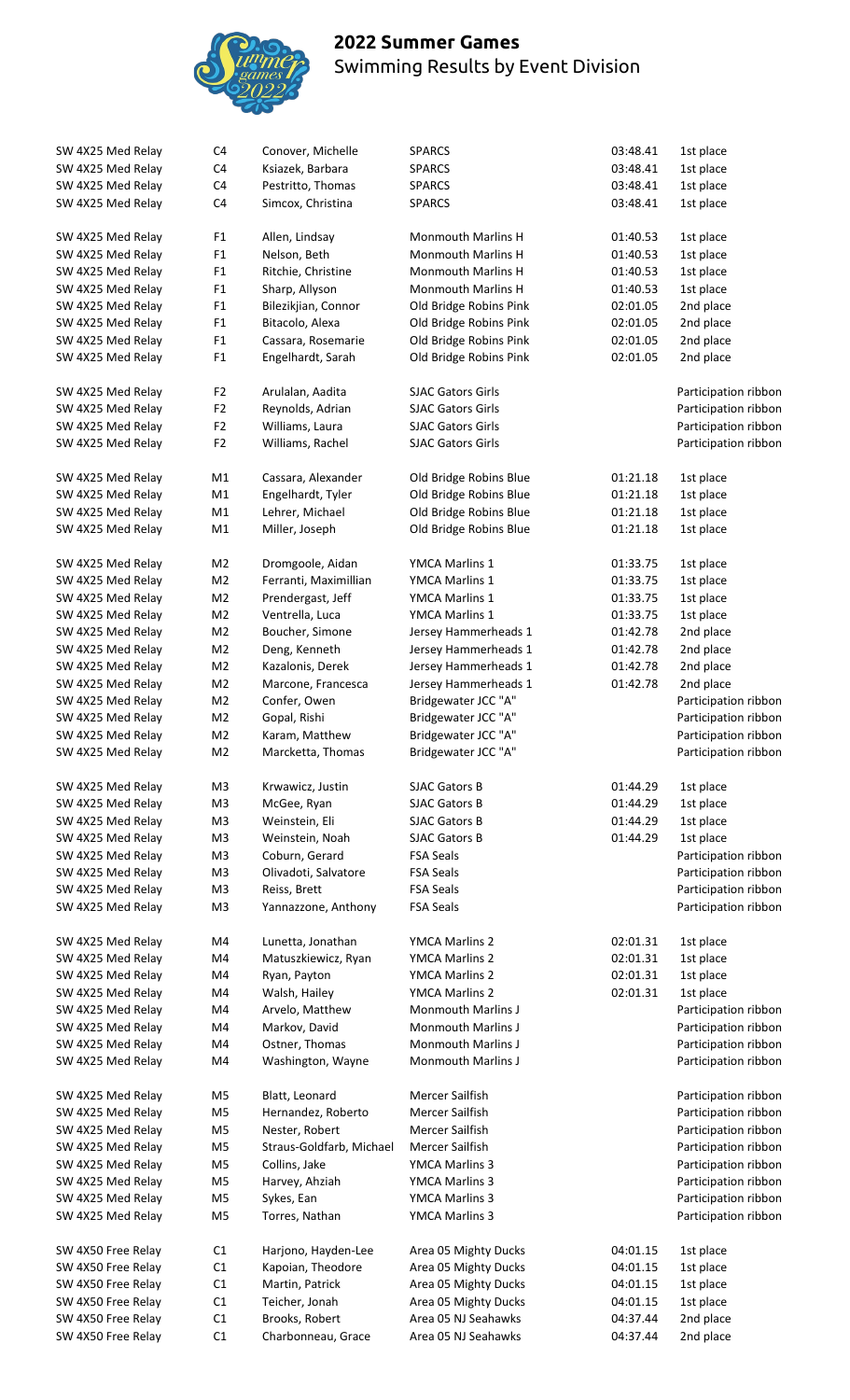

| SW 4X50 Free Relay | C <sub>1</sub> | Garcia, Elizabeth     | Area 05 NJ Seahawks               | 04:37.44 | 2nd place            |
|--------------------|----------------|-----------------------|-----------------------------------|----------|----------------------|
| SW 4X50 Free Relay | C1             | Wisniewski, Alexander | Area 05 NJ Seahawks               | 04:37.44 | 2nd place            |
| SW 4X50 Free Relay | C1             | Letts, Samantha       | Area 10 Rising Tide               | 06:09.94 | 3rd place            |
| SW 4X50 Free Relay | C1             | Painson, Dominique    | Area 10 Rising Tide               | 06:09.94 | 3rd place            |
| SW 4X50 Free Relay | C1             | Pietrzak, Lori        | Area 10 Rising Tide               | 06:09.94 | 3rd place            |
| SW 4X50 Free Relay | C1             | Yarnall, Andrea       | Area 10 Rising Tide               | 06:09.94 | 3rd place            |
|                    |                |                       |                                   |          |                      |
| SW 4X50 Free Relay | C <sub>2</sub> | Allen, Lindsay        | Area 06 Monmouth Marlins          | 03:06.84 | 1st place            |
| SW 4X50 Free Relay | C <sub>2</sub> | Nelson, Beth          | Area 06 Monmouth Marlins          | 03:06.84 | 1st place            |
| SW 4X50 Free Relay | C <sub>2</sub> | Potestivo, Kerry      | Area 06 Monmouth Marlins          | 03:06.84 | 1st place            |
| SW 4X50 Free Relay | C2             | Ritchie, Christine    | Area 06 Monmouth Marlins          | 03:06.84 | 1st place            |
| SW 4X50 Free Relay | C2             | Jones, Mason          | Area 05 Mighty Ducks              |          | Participation ribbor |
| SW 4X50 Free Relay | C2             | Mathis, Robert        | Area 05 Mighty Ducks              |          | Participation ribbor |
| SW 4X50 Free Relay | C2             | Suske, Richard        | Area 05 Mighty Ducks              |          | Participation ribbor |
| SW 4X50 Free Relay | C <sub>2</sub> | Suske, Victoria       | Area 05 Mighty Ducks              |          | Participation ribbor |
|                    |                |                       |                                   |          |                      |
| SW 4X50 Free Relay | F <sub>1</sub> | Black, Catherine      | Area 07 SJAC Gators               | 04:01.84 | 1st place            |
| SW 4X50 Free Relay | F <sub>1</sub> | Campbell, Kristin     | Area 07 SJAC Gators               | 04:01.84 | 1st place            |
| SW 4X50 Free Relay | F <sub>1</sub> | Nabrzeski, Melissa    | Area 07 SJAC Gators               | 04:01.84 | 1st place            |
| SW 4X50 Free Relay | F <sub>1</sub> | Wang, Justina         | Area 07 SJAC Gators               | 04:01.84 | 1st place            |
| SW 4X50 Free Relay | F <sub>1</sub> | Clark, Kristen        | Area 10 Somerset Hills YMCA       | 04:02.63 | 2nd place            |
| SW 4X50 Free Relay | F <sub>1</sub> | Croll, Caryn          | Area 10 Somerset Hills YMCA       | 04:02.63 | 2nd place            |
|                    | F <sub>1</sub> |                       | Area 10 Somerset Hills YMCA       |          |                      |
| SW 4X50 Free Relay |                | Hannan, Kathleen      |                                   | 04:02.63 | 2nd place            |
| SW 4X50 Free Relay | F <sub>1</sub> | Huck, Susan           | Area 10 Somerset Hills YMCA       | 04:02.63 | 2nd place            |
| SW 4X50 Free Relay | F <sub>1</sub> | Ardis, Taylor         | Area 06 Toms River Sharks         | 04:33.84 | 3rd place            |
| SW 4X50 Free Relay | F <sub>1</sub> | Jeffers, Jessica      | Area 06 Toms River Sharks         | 04:33.84 | 3rd place            |
| SW 4X50 Free Relay | F <sub>1</sub> | Lamb, Ann             | Area 06 Toms River Sharks         | 04:33.84 | 3rd place            |
| SW 4X50 Free Relay | F <sub>1</sub> | Sereda, Juliet        | Area 06 Toms River Sharks         | 04:33.84 | 3rd place            |
|                    |                |                       |                                   |          |                      |
| SW 4X50 Free Relay | M1             | Bhagirath, Pranav     | Area 10 Rising Tide               | 05:16.31 | 1st place            |
| SW 4X50 Free Relay | M1             | Espinosa, Aiden       | Area 10 Rising Tide               | 05:16.31 | 1st place            |
| SW 4X50 Free Relay | M1             | Finnegan, Kevin       | Area 10 Rising Tide               | 05:16.31 | 1st place            |
| SW 4X50 Free Relay | M1             | Rayot, David          | Area 10 Rising Tide               | 05:16.31 | 1st place            |
| SW 4X50 Free Relay | M2             | Dromgoole, Aidan      | Area 13 Burlington County Marlins | 03:12.13 | 1st place            |
| SW 4X50 Free Relay | M <sub>2</sub> | Torres, Nathan        | Area 13 Burlington County Marlins | 03:12.13 | 1st place            |
|                    | M <sub>2</sub> |                       |                                   |          |                      |
| SW 4X50 Free Relay |                | Walsh, Hailey         | Area 13 Burlington County Marlins | 03:12.13 | 1st place            |
| SW 4X50 Free Relay | M <sub>2</sub> | Willers, Grace        | Area 13 Burlington County Marlins | 03:12.13 | 1st place            |
| SW 4X50 Free Relay | M <sub>2</sub> | Dugan, Christopher    | Area 07 SJAC Gators               | 03:19.69 | 2nd place            |
| SW 4X50 Free Relay | M <sub>2</sub> | Gaffney, Andrew       | Area 07 SJAC Gators               | 03:19.69 | 2nd place            |
| SW 4X50 Free Relay | M <sub>2</sub> | Gift, Brandon         | Area 07 SJAC Gators               | 03:19.69 | 2nd place            |
| SW 4X50 Free Relay | M <sub>2</sub> | Kennedy, Alexander    | Area 07 SJAC Gators               | 03:19.69 | 2nd place            |
| SW 4X50 Free Relay | M <sub>2</sub> | Agar, Oliver          | Area 05 Mighty Ducks              | 03:39.81 | 3rd place            |
| SW 4X50 Free Relay | M <sub>2</sub> | Armus, Linsey         | Area 05 Mighty Ducks              | 03:39.81 | 3rd place            |
| SW 4X50 Free Relay | M <sub>2</sub> | Campanella, Patrick   | Area 06 Monmouth Marlins          | 03:39.81 | 3rd place            |
| SW 4X50 Free Relay | M <sub>2</sub> | Cunha, Mia            | Area 05 Mighty Ducks              | 03:39.81 | 3rd place            |
|                    |                |                       |                                   |          |                      |
| SW 4X50 Free Relay | M3             | Dolce, Paul           | Area 10 Somerset Hills YMCA       | 03:26.75 | 1st place            |
| SW 4X50 Free Relay | M <sub>3</sub> | Homan, Daniel         | Area 10 Somerset Hills YMCA       | 03:26.75 | 1st place            |
| SW 4X50 Free Relay | M <sub>3</sub> | Shompoo, Henry        | Area 10 Somerset Hills YMCA       | 03:26.75 | 1st place            |
| SW 4X50 Free Relay | M <sub>3</sub> | Widerkehr, Donald     | Area 10 Somerset Hills YMCA       | 03:26.75 | 1st place            |
| SW 4X50 Free Relay | M <sub>3</sub> | Coburn, Gerard        | Area 06 FSA                       | 03:43.43 | 2nd place            |
| SW 4X50 Free Relay | M <sub>3</sub> | Olivadoti, Salvatore  | Area 06 FSA                       | 03:43.43 | 2nd place            |
| SW 4X50 Free Relay | M <sub>3</sub> | Reiss, Brett          | Area 06 FSA                       | 03:43.43 | 2nd place            |
| SW 4X50 Free Relay | M <sub>3</sub> | Yannazzone, Anthony   | Area 06 FSA                       | 03:43.43 | 2nd place            |
|                    |                |                       |                                   |          |                      |
| SW 4X50 Free Relay | M4             | Burke, James          | Area 07 SJAC Gators               | 02:32.03 | 1st place            |
| SW 4X50 Free Relay | M4             | Martin, James         | Area 07 SJAC Gators               | 02:32.03 | 1st place            |
| SW 4X50 Free Relay | M4             | Stabile, Daniel       | Area 07 SJAC Gators               | 02:32.03 | 1st place            |
| SW 4X50 Free Relay | M4             | Zieger, William       | Area 07 SJAC Gators               | 02:32.03 | 1st place            |
| SW 4X50 Free Relay | M4             | Dowd, Kevin           | Area 08 Ocean City Stingrays      | 02:50.88 | 2nd place            |
| SW 4X50 Free Relay | M4             | Kmiec, Michael        | Area 08 Ocean City Stingrays      | 02:50.88 | 2nd place            |
| SW 4X50 Free Relay | M4             | Prettyman, Ryan       | Area 08 Ocean City Stingrays      | 02:50.88 | 2nd place            |
| SW 4X50 Free Relay | M4             | Quattrocchi, Thomas   | Area 08 Ocean City Stingrays      | 02:50.88 | 2nd place            |
| SW 4X50 Free Relay | M4             | Confer, Owen          | Area 10 Rising Tide               | 03:01.12 | 3rd place            |
| SW 4X50 Free Relay | M4             | Gopal, Rishi          | Area 10 Rising Tide               | 03:01.12 | 3rd place            |
| SW 4X50 Free Relay | M4             | Karam, Matthew        | Area 10 Rising Tide               | 03:01.12 | 3rd place            |
| SW 4X50 Free Relay | M4             | Marcketta, Thomas     | Area 10 Rising Tide               | 03:01.12 | 3rd place            |
| SW 4X50 Free Relay | M4             | Canzona, Dante        | Area 06 Monmouth Marlins          | 03:18.44 | 4th place            |
| SW 4X50 Free Relay | M4             | Kowaleski, Jeffrey    | Area 06 Monmouth Marlins          | 03:18.44 | 4th place            |
| SW 4X50 Free Relay | M4             | Washington, Wayne     | Area 06 Monmouth Marlins          | 03:18.44 | 4th place            |
|                    |                |                       |                                   |          |                      |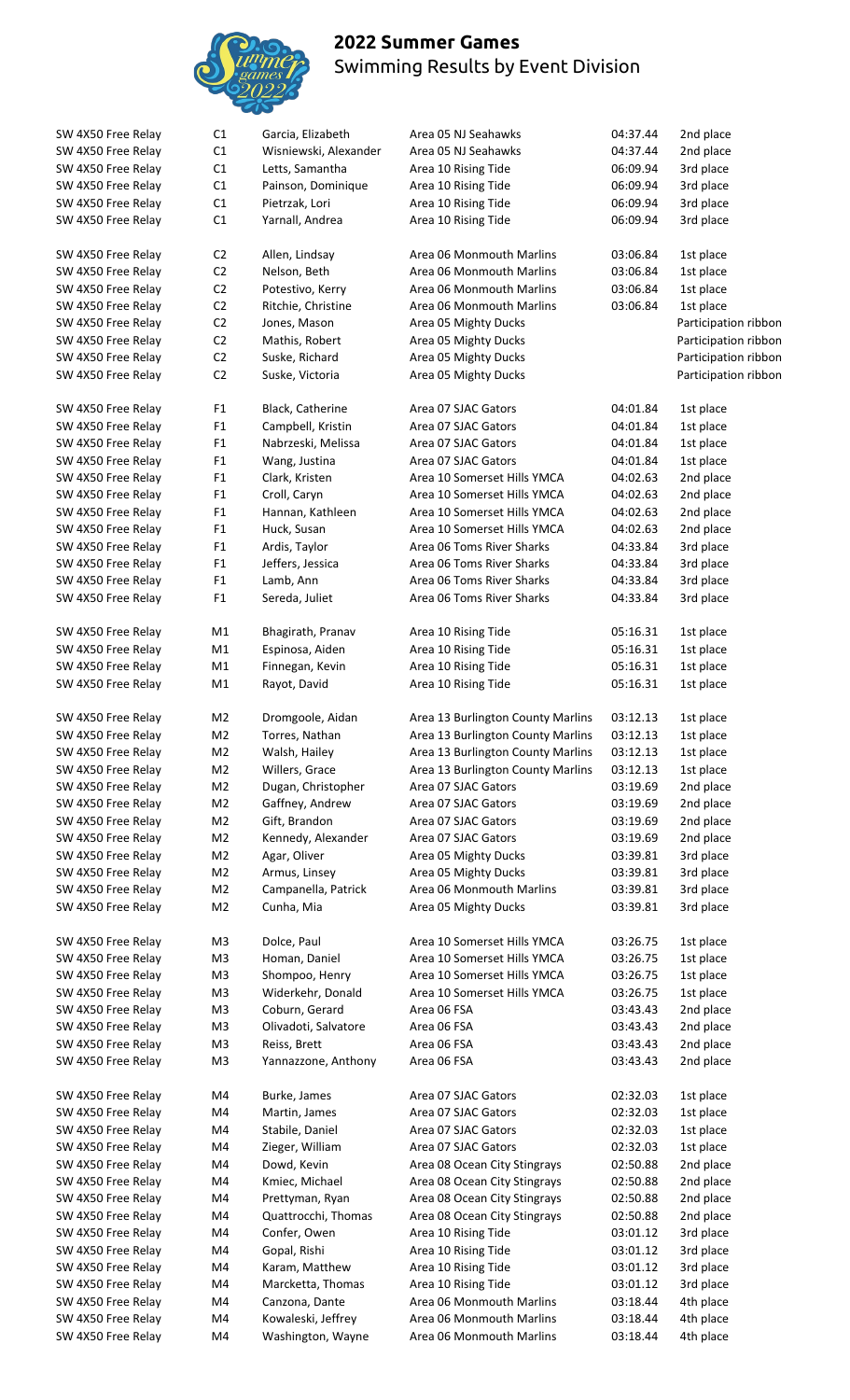

| SW 4X50 Free Relay                     |  |
|----------------------------------------|--|
| SW 4X50 Free Relay                     |  |
| SW 4X50 Free Relay                     |  |
| SW 4X50 Free Relay                     |  |
| SW 4X50 Free Relay                     |  |
| SW 4X50 Free Relay                     |  |
| SW 4X50 Free Relay                     |  |
| SW 4X50 Free Relay                     |  |
| SW 4X50 Free Relay                     |  |
| SW 4X50 Free Relay                     |  |
| SW 4X50 Free Relay                     |  |
|                                        |  |
| SW 4X50 Free Relay                     |  |
| SW 4X50 Free Relay                     |  |
| SW 4X50 Free Relay                     |  |
| SW 4X50 Free Relay                     |  |
| SW 4X50 Free Relay                     |  |
| SW 4X50 Free Relay                     |  |
| SW 4X50 Free Relay                     |  |
| SW 4X50 Free Relay                     |  |
| SW 4X50 Free Relay                     |  |
| SW 4X50 Free Relay                     |  |
| SW 4X50 Free Relay                     |  |
| SW 4X50 Free Relay                     |  |
| SW 4X50 Free Relay                     |  |
| SW 4X50 Free Relay                     |  |
| SW 4X50 Free Relay                     |  |
| SW 4X50 Free Relay                     |  |
| SW 4X50 Free                           |  |
| Relay<br>SW 4X50 Free                  |  |
| Relay<br>SW 4X50 Free                  |  |
| Relay                                  |  |
| SW 4X50 Free Relay                     |  |
| SW 4X50 Free Relay                     |  |
| SW 4X50 Free Relay                     |  |
| SW 4X50 Free Relay                     |  |
| SW 4X50 Free Relay                     |  |
| SW 4X50 Free Relay                     |  |
|                                        |  |
|                                        |  |
| SW 4X50 Med Relay                      |  |
|                                        |  |
| SW 4X50 Med Relay                      |  |
| SW 4X50 Med Relay<br>SW 4X50 Med Relay |  |
|                                        |  |
| SW 4X50 Med Relay                      |  |
| SW 4X50 Med Relay<br>SW 4X50 Med Relay |  |
|                                        |  |
| SW 4X50 Med Relay                      |  |
| SW 4X50 Med Relay                      |  |
| SW 4X50 Med Relay                      |  |
| SW 4X50 Med Relay<br>SW 4X50 Med Relay |  |
|                                        |  |
| SW 4X50 Med Relay                      |  |
| SW 4X50 Med Relay                      |  |
| SW 4X50 Med Relay                      |  |
| SW 4X50 Med Relay                      |  |
| SW 4X50 Med Relay                      |  |
| SW 4X50 Med Relay                      |  |
| SW 4X50 Med Relay                      |  |
| SW 4X50 Med Relay                      |  |
| SW 4X50 Med Relay                      |  |
| SW 4X50 Med Relay                      |  |
| SW 4X50 Med Relay                      |  |
| SW 4X50 Med Relay                      |  |
| SW 4X50 Med Relay                      |  |
| SW 4X50 Med Relay                      |  |

| SW 4X50 Free Relay | M4             | Zhang, Karl           | Area 06 Monmouth Marlins          | 03:18.44 | 4th place            |
|--------------------|----------------|-----------------------|-----------------------------------|----------|----------------------|
| SW 4X50 Free Relay | M5             | Brack, Joshua         | Area 13 Burlington County Marlins | 02:24.69 | 1st place            |
| SW 4X50 Free Relay | M5             | Floyd, Logan          | Area 13 Burlington County Marlins | 02:24.69 | 1st place            |
| SW 4X50 Free Relay | M <sub>5</sub> | Huber, Henry          | Area 13 Burlington County Marlins | 02:24.69 | 1st place            |
| SW 4X50 Free Relay | M5             | Torres, Gabriel       | Area 13 Burlington County Marlins | 02:24.69 | 1st place            |
| SW 4X50 Free Relay | M <sub>5</sub> | Appleman, Cody        | Area 05 Mighty Ducks              | 02:45.31 | 2nd place            |
| SW 4X50 Free Relay | M <sub>5</sub> | Bland, Alonzo         | Area 05 Mighty Ducks              | 02:45.31 | 2nd place            |
| SW 4X50 Free Relay | M <sub>5</sub> | Fei, Benjamin         | Area 05 Mighty Ducks              | 02:45.31 | 2nd place            |
| SW 4X50 Free Relay | M <sub>5</sub> | Hetem, James          | Area 05 Mighty Ducks              | 02:45.31 | 2nd place            |
| SW 4X50 Free Relay | M <sub>5</sub> | Heitmeyer, Benjamin   | Area 05 NJ Seahawks               | 02:53.25 | 3rd place            |
|                    | M <sub>5</sub> |                       | Area 05 NJ Seahawks               | 02:53.25 |                      |
| SW 4X50 Free Relay |                | Mendes, Matthew       |                                   |          | 3rd place            |
| SW 4X50 Free Relay | M <sub>5</sub> | Muniz, Christian      | Area 05 NJ Seahawks               | 02:53.25 | 3rd place            |
| SW 4X50 Free Relay | M5             | Vito, Dominick        | Area 05 NJ Seahawks               | 02:53.25 | 3rd place            |
| SW 4X50 Free Relay | M <sub>6</sub> | Lin, Jonathan         | Area 06 Monmouth Marlins          | 02:16.63 | 1st place            |
| SW 4X50 Free Relay | M <sub>6</sub> | McMullen, Christopher | Area 06 Monmouth Marlins          | 02:16.63 | 1st place            |
| SW 4X50 Free Relay | M6             | Smith, Jake           | Area 06 Monmouth Marlins          | 02:16.63 | 1st place            |
| SW 4X50 Free Relay | M6             | Ter-Akopov, Gregory   | Area 06 Monmouth Marlins          | 02:16.63 | 1st place            |
| SW 4X50 Free Relay | M6             | Bednarick, Farrell    | Area 03 Manta Rays                | 02:30.84 | 2nd place            |
| SW 4X50 Free Relay | M6             | Daly, Brian           | Area 03 Manta Rays                | 02:30.84 | 2nd place            |
| SW 4X50 Free Relay | M6             | Kannisto, James       | Area 03 Manta Rays                | 02:30.84 | 2nd place            |
|                    |                |                       |                                   |          |                      |
| SW 4X50 Free Relay | M6             | Schoch, Thomas        | Area 03 Manta Rays                | 02:30.84 | 2nd place            |
| SW 4X50 Free Relay | M6             | Blum, Jacob           | Area 06 Monmouth Marlins          | 02:31.60 | 3rd place            |
| SW 4X50 Free Relay | M6             | Dimes, Ziyad          | Area 06 Monmouth Marlins          | 02:31.60 | 3rd place            |
| SW 4X50 Free Relay | M <sub>6</sub> | Mullery, Christopher  | Area 06 Monmouth Marlins          | 02:31.60 | 3rd place            |
| SW 4X50 Free Relay | M6             | Schiavello, Jordan    | Area 06 Monmouth Marlins          | 02:31.60 | 3rd place            |
| SW 4X50 Free Relay | M6             | Finer, Robert         | Area 10 Somerset Hills YMCA       | 02:43.25 | 4th place            |
| SW 4X50 Free Relay | M6             | Israel, Daniel        | Area 10 Somerset Hills YMCA       | 02:43.25 | 4th place            |
| SW 4X50 Free Relay | M6             | Shompoo, George       | Area 10 Somerset Hills YMCA       | 02:43.25 | 4th place            |
| SW 4X50 Free Relay | M6             | Yu, David             | Area 10 Somerset Hills YMCA       | 02:43.25 | 4th place            |
| SW 4X50 Free Relay | M6             | Guallpa, Arlin        | Area 05 Mighty Ducks              | 02:51.41 | 5th place            |
| SW 4X50 Free Relay | M <sub>6</sub> | Liao, Alexander       | Area 05 Mighty Ducks              | 02:51.41 | 5th place            |
| SW 4X50 Free Relay | M <sub>6</sub> | Schulman, Jacob       | Area 05 Mighty Ducks              | 02:51.41 | 5th place            |
| SW 4X50 Free Relay | M6             | Wozinski, Christopher |                                   | 02:51.41 | 5th place            |
|                    |                |                       | Area 05 Mighty Ducks              |          |                      |
| SW 4X50 Free Relay | M7             | Bute, Colin           | Area 13 BCSSSD                    | 02:51.53 | 1st place            |
| SW 4X50 Free Relay | M7             | LaBorn, Timothy       | Area 13 BCSSSD                    | 02:51.53 | 1st place            |
|                    |                |                       |                                   |          |                      |
| SW 4X50 Free Relay | M7             | Payne, Emily          | Area 13 BCSSSD                    | 02:51.53 | 1st place            |
| SW 4X50 Free Relay | M7             | Shenton, Connor       | Area 13 BCSSSD                    | 02:51.53 | 1st place            |
| SW 4X50 Med Relay  | C1             | Lopez-Deren, Rebecca  | Area 08 Ocean City Stingrays      | 04:09.47 | 1st place            |
| SW 4X50 Med Relay  | C1             | Miller, Daniel        | Area 08 Ocean City Stingrays      | 04:09.47 | 1st place            |
| SW 4X50 Med Relay  | C1             | Musarra, Tracy        | Area 08 Ocean City Stingrays      | 04:09.47 | 1st place            |
| SW 4X50 Med Relay  | C1             | Quattrocchi, Thomas   | Area 08 Ocean City Stingrays      | 04:09.47 | 1st place            |
| SW 4X50 Med Relay  | C1             | Dugan, Christopher    | Area 07 SJAC Gators               | 04:14.78 | 2nd place            |
| SW 4X50 Med Relay  | C1             | Gaffney, Andrew       | Area 07 SJAC Gators               | 04:14.78 | 2nd place            |
| SW 4X50 Med Relay  | C1             | Gift, Brandon         | Area 07 SJAC Gators               | 04:14.78 | 2nd place            |
| SW 4X50 Med Relay  | C1             | Kennedy, Alexander    | Area 07 SJAC Gators               | 04:14.78 |                      |
|                    | C1             |                       | Area 10 Somerset Hills YMCA       |          | 2nd place            |
| SW 4X50 Med Relay  |                | Dolce, Paul           |                                   |          | Participation ribbon |
| SW 4X50 Med Relay  | C1             | Homan, Daniel         | Area 10 Somerset Hills YMCA       |          | Participation ribbon |
| SW 4X50 Med Relay  | C1             | Shompoo, Henry        | Area 10 Somerset Hills YMCA       |          | Participation ribbon |
| SW 4X50 Med Relay  | C1             | Widerkehr, Donald     | Area 10 Somerset Hills YMCA       |          | Participation ribbon |
| SW 4X50 Med Relay  | C <sub>2</sub> | Burke, James          | Area 07 SJAC Gators               | 03:04.57 | 1st place            |
| SW 4X50 Med Relay  | C <sub>2</sub> | Martin, James         | Area 07 SJAC Gators               | 03:04.57 | 1st place            |
| SW 4X50 Med Relay  | C <sub>2</sub> | Stabile, Daniel       | Area 07 SJAC Gators               | 03:04.57 | 1st place            |
| SW 4X50 Med Relay  | C <sub>2</sub> | Zieger, William       | Area 07 SJAC Gators               | 03:04.57 | 1st place            |
| SW 4X50 Med Relay  | C2             | Finer, Robert         | Area 10 Somerset Hills YMCA       | 03:40.44 |                      |
|                    | C <sub>2</sub> |                       | Area 10 Somerset Hills YMCA       | 03:40.44 | 2nd place            |
| SW 4X50 Med Relay  |                | Israel, Daniel        |                                   |          | 2nd place            |
| SW 4X50 Med Relay  | C2             | Shompoo, George       | Area 10 Somerset Hills YMCA       | 03:40.44 | 2nd place            |
| SW 4X50 Med Relay  | C2             | Yu, David             | Area 10 Somerset Hills YMCA       | 03:40.44 | 2nd place            |
| SW 4X50 Med Relay  | C2             | Campanella, Patrick   | Area 06 Monmouth Marlins          | 04:09.40 | 3rd place            |
| SW 4X50 Med Relay  | C <sub>2</sub> | Canzona, Dante        | Area 06 Monmouth Marlins          | 04:09.40 | 3rd place            |
| SW 4X50 Med Relay  | C <sub>2</sub> | Kowaleski, Jeffrey    | Area 06 Monmouth Marlins          | 04:09.40 | 3rd place            |
| SW 4X50 Med Relay  | C <sub>2</sub> | Zhang, Karl           | Area 06 Monmouth Marlins          | 04:09.40 | 3rd place            |
| SW 4X50 Med Relay  | C <sub>2</sub> | Casperson, Brian      | Area 12 Penguins                  |          | Participation ribbon |
| SW 4X50 Med Relay  | C <sub>2</sub> | Melendez, Christopher | Area 12 Penguins                  |          | Participation ribbon |
| SW 4X50 Med Relay  | C <sub>2</sub> | Pallotta, Angelina    | Area 12 Penguins                  |          | Participation ribbon |
| SW 4X50 Med Relay  | C <sub>2</sub> | Purkis, Bianca        | Area 12 Penguins                  |          | Participation ribbon |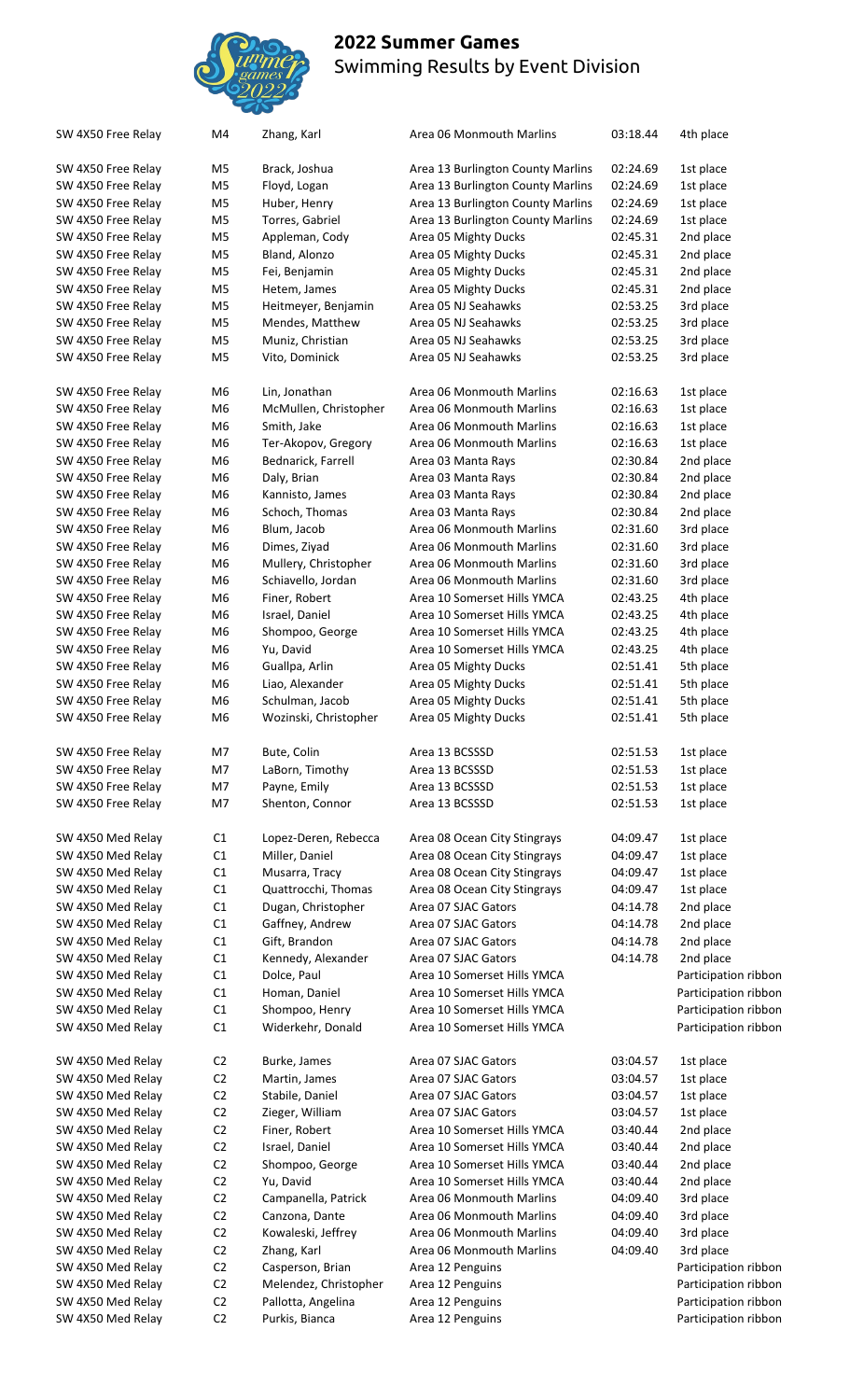

Participation ribbon Participation ribbon Participation ribbon Participation ribbon

Participation ribbon

Participation ribbon Participation ribbon

| SW 4X50 Med Relay | F <sub>1</sub> | Black, Catherine         | Area 07 SJAC Gators               | 04:21.03 | 1st place   |
|-------------------|----------------|--------------------------|-----------------------------------|----------|-------------|
| SW 4X50 Med Relay | ${\sf F1}$     | Campbell, Kristin        | Area 07 SJAC Gators               | 04:21.03 | 1st place   |
| SW 4X50 Med Relay | F1             | Nabrzeski, Melissa       | Area 07 SJAC Gators               | 04:21.03 | 1st place   |
| SW 4X50 Med Relay | F <sub>1</sub> | Wang, Justina            | Area 07 SJAC Gators               | 04:21.03 | 1st place   |
| SW 4X50 Med Relay | F1             | Clark, Kristen           | Area 10 Somerset Hills YMCA       |          | Participati |
| SW 4X50 Med Relay | F <sub>1</sub> | Croll, Caryn             | Area 10 Somerset Hills YMCA       |          | Participati |
| SW 4X50 Med Relay | F1             | Hannan, Kathleen         | Area 10 Somerset Hills YMCA       |          | Participati |
| SW 4X50 Med Relay | F <sub>1</sub> | Huck, Susan              | Area 10 Somerset Hills YMCA       |          | Participati |
|                   |                |                          |                                   |          |             |
| SW 4X50 Med Relay | M1             | Lin, Jonathan            | Area 06 Monmouth Marlins          | 02:34.84 | 1st place   |
| SW 4X50 Med Relay | M1             | McMullen, Christopher    | Area 06 Monmouth Marlins          | 02:34.84 | 1st place   |
| SW 4X50 Med Relay | M1             | Smith, Jake              | Area 06 Monmouth Marlins          | 02:34.84 | 1st place   |
| SW 4X50 Med Relay | M1             | Ter-Akopov, Gregory      | Area 06 Monmouth Marlins          | 02:34.84 | 1st place   |
| SW 4X50 Med Relay | M1             | Day, Collin              | Area 13 Burlington County Marlins | 02:43.37 | 2nd place   |
|                   |                |                          |                                   | 02:43.37 |             |
| SW 4X50 Med Relay | M1             | Floyd, Logan             | Area 13 Burlington County Marlins |          | 2nd place   |
| SW 4X50 Med Relay | M1             | Huber, Henry             | Area 13 Burlington County Marlins | 02:43.37 | 2nd place   |
| SW 4X50 Med Relay | M1             | Torres, Gabriel          | Area 13 Burlington County Marlins | 02:43.37 | 2nd place   |
| SW 4X50 Med Relay | M1             | Dadgari, Darian          | Area 03 Manta Rays                | 02:51.12 | 3rd place   |
| SW 4X50 Med Relay | M1             | Daly, Brian              | Area 03 Manta Rays                | 02:51.12 | 3rd place   |
| SW 4X50 Med Relay | M1             | Kannisto, James          | Area 03 Manta Rays                | 02:51.12 | 3rd place   |
| SW 4X50 Med Relay | M1             | Schoch, Thomas           | Area 03 Manta Rays                | 02:51.12 | 3rd place   |
| SW 4X50 Med Relay | M1             | Blum, Jacob              | Area 06 Monmouth Marlins          | 03:06.66 | 4th place   |
| SW 4X50 Med Relay | M1             | Dimes, Ziyad             | Area 06 Monmouth Marlins          | 03:06.66 | 4th place   |
| SW 4X50 Med Relay | M1             | Mullery, Christopher     | Area 06 Monmouth Marlins          | 03:06.66 | 4th place   |
| SW 4X50 Med Relay | M1             | Schiavello, Jordan       | Area 06 Monmouth Marlins          | 03:06.66 | 4th place   |
|                   |                |                          |                                   |          |             |
| SW 50M Back       | F <sub>1</sub> | Drost, Alana             | Area 12 Penguins                  | 00:51.35 | 1st place   |
| SW 50M Back       | F <sub>1</sub> | Purkis, Bianca           | Area 12 Penguins                  | 00:58.02 | 2nd place   |
| SW 50M Back       | F <sub>1</sub> | Bitacolo, Alexa          | Area 05 Old Bridge Robin          | 01:01.00 | 3rd place   |
|                   |                |                          |                                   |          |             |
| SW 50M Back       | F <sub>2</sub> | Culotta, Hannah          | Area 07 SJAC Gators               | 01:02.75 | 1st place   |
| SW 50M Back       | F <sub>2</sub> | Kurowski, Grace          | Area 10 Montgomery                | 01:11.34 | 2nd place   |
| SW 50M Back       | F <sub>2</sub> | Merino, Bianca           | Area 05 Jersey Hammerheads        | 01:31.56 | 3rd place   |
|                   |                |                          |                                   |          |             |
| SW 50M Back       | F3             | Zdeb, Simona             | Area 04 HCYMCA Dolphins           | 01:55.97 | 1st place   |
| SW 50M Back       | F <sub>3</sub> | Letts, Samantha          | Area 10 Rising Tide               | 02:07.47 | 2nd place   |
|                   |                |                          |                                   |          |             |
| SW 50M Back       | F4             | Ritchie, Christine       | Area 06 Monmouth Marlins          | 00:55.62 | 1st place   |
| SW 50M Back       | F4             | Kinney, Sabrina          | Area 03 Warren Arc                | 00:56.88 | 2nd place   |
| SW 50M Back       | F4             | Sharp, Allyson           | Area 06 Monmouth Marlins          | 01:01.62 | 3rd place   |
|                   |                |                          |                                   |          |             |
| SW 50M Back       | F <sub>5</sub> | Black, Catherine         | Area 07 SJAC Gators               | 01:12.59 | 1st place   |
| SW 50M Back       | F <sub>5</sub> | Reynolds, Adrian         | Area 07 SJAC Gators               | 01:19.53 | 2nd place   |
| SW 50M Back       | F <sub>5</sub> | Williams, Laura          | Area 07 SJAC Gators               | 01:27.53 | 3rd place   |
|                   |                |                          |                                   |          |             |
| SW 50M Back       | F <sub>6</sub> | Musarra, Tracy           | Area 08 Ocean City Stingrays      | 01:11.94 | 1st place   |
| SW 50M Back       | F <sub>6</sub> | Conti, Karen             | Area 11 Mercer Sailfish           | 01:25.72 | 2nd place   |
| SW 50M Back       | F <sub>6</sub> | Armus, Linsey            | Area 05 Mighty Ducks              | 01:25.82 | 3rd place   |
|                   |                |                          |                                   |          |             |
| SW 50M Back       | F7             | Nabrzeski, Melissa       | Area 07 SJAC Gators               | 01:08.68 | 1st place   |
| SW 50M Back       | F7             | DiCorcia, Carolyn        | Area 10 Montgomery                | 01:09.72 | 2nd place   |
| SW 50M Back       | F7             | Wise, Bonnie             | Area 12 Penguins                  | 01:10.89 | 3rd place   |
| SW 50M Back       | F7             | Pietrzak, Lori           | Area 10 Rising Tide               | 01:19.81 | 4th place   |
|                   |                |                          |                                   |          |             |
| SW 50M Back       | M1             | Ponticorvo, Felipe       | Area 10 Montgomery                | 00:41.34 | 1st place   |
| SW 50M Back       | M1             | Guallpa, Arlin           | Area 05 Mighty Ducks              | 00:43.46 | 2nd place   |
| SW 50M Back       | M1             | Engelhardt, Tyler        | Area 05 Old Bridge Robin          |          | Participati |
|                   |                |                          |                                   |          |             |
| SW 50M Back       | M10            | Straus-Goldfarb, Michael | Area 11 Mercer Sailfish           | 00:49.72 | 1st place   |
| SW 50M Back       | M10            | Shompoo, Henry           | Area 10 Somerset Hills YMCA       | 00:50.03 | 2nd place   |
| SW 50M Back       | M10            | Zhang, Karl              | Area 06 Monmouth Marlins          | 00:50.63 | 3rd place   |
|                   |                |                          |                                   |          |             |
| SW 50M Back       | M11            | Hale, Joseph             | Area 07 SPARCS                    | 00:58.63 | 1st place   |
| SW 50M Back       | M11            | Wolf, Christopher        | Area 03 Warren Arc                | 01:06.75 | 2nd place   |
| SW 50M Back       | M11            | Rayot, David             | Area 10 Rising Tide               | 01:06.81 | 3rd place   |
| SW 50M Back       | M11            | Blatt, Leonard           | Area 11 Mercer Sailfish           |          | Participati |
| SW 50M Back       | M11            | Kelly, James             | Area 06 Toms River Sharks         |          | Participati |
|                   |                |                          |                                   |          |             |
| SW 50M Back       | M <sub>2</sub> | Marcketta, Thomas        | Area 10 Rising Tide               | 00:44.94 | 1st place   |
| SW 50M Back       | M <sub>2</sub> | Blum, Jacob              | Area 06 Monmouth Marlins          | 00:49.12 | 2nd place   |
| SW 50M Back       | M <sub>2</sub> | Wozinski, Christopher    | Area 05 Mighty Ducks              | 00:51.69 | 3rd place   |
|                   |                |                          |                                   |          |             |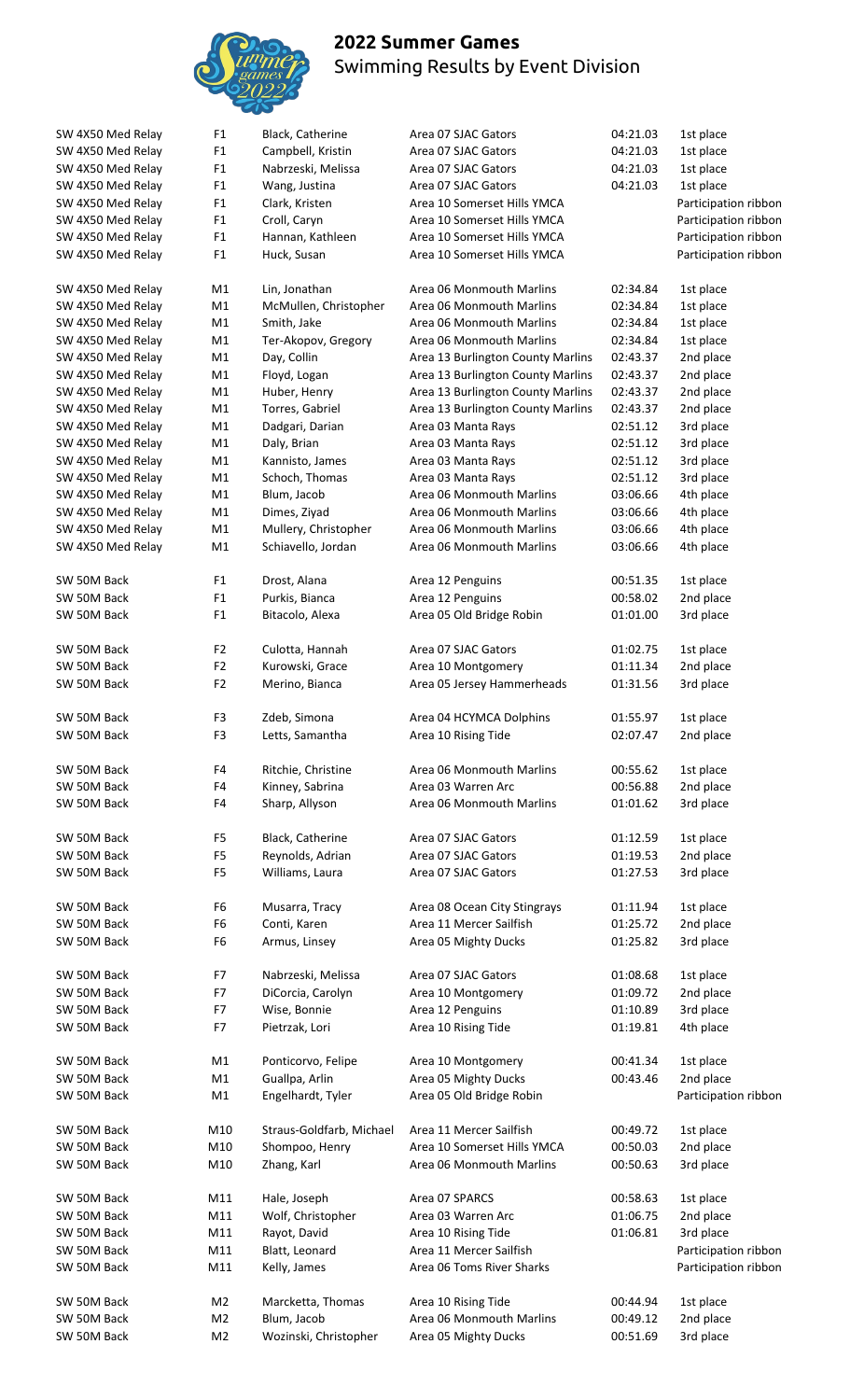

| SW 50M Back                | M <sub>2</sub> | Nolte, Erik          | Area 10 Montgomery                | 00:52.31 | 4th place            |
|----------------------------|----------------|----------------------|-----------------------------------|----------|----------------------|
| SW 50M Back                | M <sub>2</sub> | Karam, Matthew       | Area 10 Rising Tide               | 00:53.75 | 5th place            |
| SW 50M Back                | M <sub>2</sub> | Dreytser, Andrew     | Area 05 Jersey Hammerheads        | 00:58.37 | 6th place            |
|                            |                |                      |                                   |          |                      |
| SW 50M Back<br>SW 50M Back | M3             | Brack, Joshua        | Area 13 Burlington County Marlins | 00:41.18 | 1st place            |
|                            | M3             | Huber, Henry         | Area 13 Burlington County Marlins | 00:44.40 | 2nd place            |
| SW 50M Back                | M3             | Cassara, Alexander   | Area 05 Old Bridge Robin          | 00:46.62 | 3rd place            |
| SW 50M Back                | M <sub>3</sub> | Hetem, James         | Area 05 Mighty Ducks              | 00:47.06 | 4th place            |
| SW 50M Back                | M3             | Dimes, Ziyad         | Area 06 Monmouth Marlins          | 00:47.60 | 5th place            |
| SW 50M Back                | M3             | Schulman, Jacob      | Area 05 Mighty Ducks              | 00:54.96 | 6th place            |
| SW 50M Back                | M4             | Spicer, Draven       | Area 13 BCSSSD                    | 00:48.47 | 1st place            |
| SW 50M Back                | M4             | Confer, Owen         | Area 10 Rising Tide               | 01:00.78 | 2nd place            |
| SW 50M Back                | M4             | Blasini, Jason       | Area 05 Jersey Hammerheads        | 01:03.35 | 3rd place            |
| SW 50M Back                | M4             | Dolce, Paul          | Area 10 Somerset Hills YMCA       |          | Participation ribbon |
| SW 50M Back                | M5             | Kennedy, Alexander   | Area 07 SJAC Gators               | 01:17.44 | 1st place            |
| SW 50M Back                | M <sub>5</sub> | Marinko, Daniel      | Area 10 Somerset Hills YMCA       | 01:20.47 | 2nd place            |
|                            |                |                      |                                   |          |                      |
| SW 50M Back                | M6             | Prettyman, Ryan      | Area 08 Ocean City Stingrays      | 00:34.90 | 1st place            |
| SW 50M Back                | M6             | Lin, Jonathan        | Area 06 Monmouth Marlins          | 00:41.40 | 2nd place            |
| SW 50M Back                | M6             | Shompoo, George      | Area 10 Somerset Hills YMCA       | 00:45.97 | 3rd place            |
| SW 50M Back                | M6             | Davison, Alexander   | Area 10 Montgomery                | 00:46.00 | 4th place            |
| SW 50M Back                | M7             | Stabile, Daniel      | Area 07 SJAC Gators               | 00:44.25 | 1st place            |
| SW 50M Back                | M7             | LaBorn, Timothy      | Area 13 BCSSSD                    | 00:54.31 | 2nd place            |
| SW 50M Back                | M7             | Voelbel, Matthew     | Area 06 Toms River Sharks         | 00:54.93 | 3rd place            |
| SW 50M Back                | M7             | Pringle, Matthew     | Area 06 Toms River Sharks         | 01:00.90 | 4th place            |
| SW 50M Back                | M7             | Pringle, Thomas      | Area 06 Toms River Sharks         | 01:02.43 | 5th place            |
| SW 50M Back                | M7             | Racz, Sebastian      | Area 12 Penguins                  | 01:05.75 | 6th place            |
| SW 50M Back                | M7             | Olivadoti, Salvatore | Area 06 FSA                       |          | Participation ribbon |
|                            |                |                      |                                   |          |                      |
| SW 50M Back                | M8             | Richards, David      | Area 06 Toms River Sharks         | 00:53.43 | 1st place            |
| SW 50M Back                | M8             | Campanella, Patrick  | Area 06 Monmouth Marlins          | 01:01.25 | 2nd place            |
| SW 50M Back                | M <sub>8</sub> | Krwawicz, Justin     | Area 07 SJAC Gators               |          | Participation ribbon |
| SW 50M Back                | M8             | Quach, Jonathan      | Area 05 Jersey Hammerheads        |          | Participation ribbon |
| SW 50M Back                | M9             | Chambers, Andrew     | Area 10 Rising Tide               | 01:42.37 | 1st place            |
| SW 50M Back                | M9             | Finnegan, Kevin      | Area 10 Rising Tide               |          | Participation ribbon |
|                            |                |                      |                                   |          |                      |
| SW 50M Breast              | F1             | Boucher, Simone      | Area 05 Jersey Hammerheads        | 00:51.38 | 1st place            |
| SW 50M Breast              | F1             | Allen, Lindsay       | Area 06 Monmouth Marlins          | 00:53.10 | 2nd place            |
| SW 50M Breast              | F1             | Walsh, Hailey        | Area 13 Burlington County Marlins | 00:55.75 | 3rd place            |
| SW 50M Breast              | F3             | Wang, Justina        | Area 07 SJAC Gators               | 00:57.62 | 1st place            |
| SW 50M Breast              | F3             | Barnes, Kathryn      | Area 07 SPARCS                    | 01:03.78 | 2nd place            |
| SW 50M Breast              | F3             | Ziegler, Lauren      | Area 07 SPARCS                    | 01:10.47 | 3rd place            |
| SW 50M Breast              | F4             | Williams, Rachel     | Area 07 SJAC Gators               | 01:23.25 | 1st place            |
| SW 50M Breast              | F4             | Papirio, Susan       | Area 12 Penguins                  | 01:46.25 | 2nd place            |
| SW 50M Breast              | F4             | DiCorcia, Carolyn    | Area 10 Montgomery                |          | Participation ribbon |
|                            |                |                      |                                   |          |                      |
| SW 50M Breast              | M1             | Torres, Gabriel      | Area 13 Burlington County Marlins | 00:47.84 | 1st place            |
| SW 50M Breast              | M1             | Karam, Matthew       | Area 10 Rising Tide               | 00:56.31 | 2nd place            |
| SW 50M Breast              | M <sub>2</sub> | Dromgoole, Aidan     | Area 13 Burlington County Marlins | 01:05.00 | 1st place            |
| SW 50M Breast              | M5             | Lin, Maxim           | Area 10 Montgomery                | 00:40.57 | 1st place            |
| SW 50M Breast              | M5             | Lehrer, Michael      | Area 05 Old Bridge Robin          | 00:42.06 | 2nd place            |
| SW 50M Breast              | M5             | Schiavello, Jordan   | Area 06 Monmouth Marlins          | 00:48.00 | 3rd place            |
|                            |                |                      |                                   |          |                      |
| SW 50M Breast              | M6             | Zhang, Karl          | Area 06 Monmouth Marlins          | 00:54.38 | 1st place            |
| SW 50M Breast              | M6             | Widerkehr, Donald    | Area 10 Somerset Hills YMCA       | 00:56.97 | 2nd place            |
| SW 50M Breast              | M6             | Israel, Daniel       | Area 10 Somerset Hills YMCA       | 01:02.87 | 3rd place            |
| SW 50M Breast              | M7             | Gift, Brandon        | Area 07 SJAC Gators               | 01:00.81 | 1st place            |
| SW 50M Breast              | M7             | Casperson, Brian     | Area 12 Penguins                  | 01:16.87 | 2nd place            |
| SW 50M Breast              |                |                      |                                   |          | Participation ribbon |
|                            | M7             | Yocum, Matthew       | Area 12 Penguins                  |          |                      |
| SW 50M Butterfly           | F <sub>1</sub> | Pallotta, Angelina   | Area 12 Penguins                  | 00:46.78 | 1st place            |
|                            |                |                      |                                   |          |                      |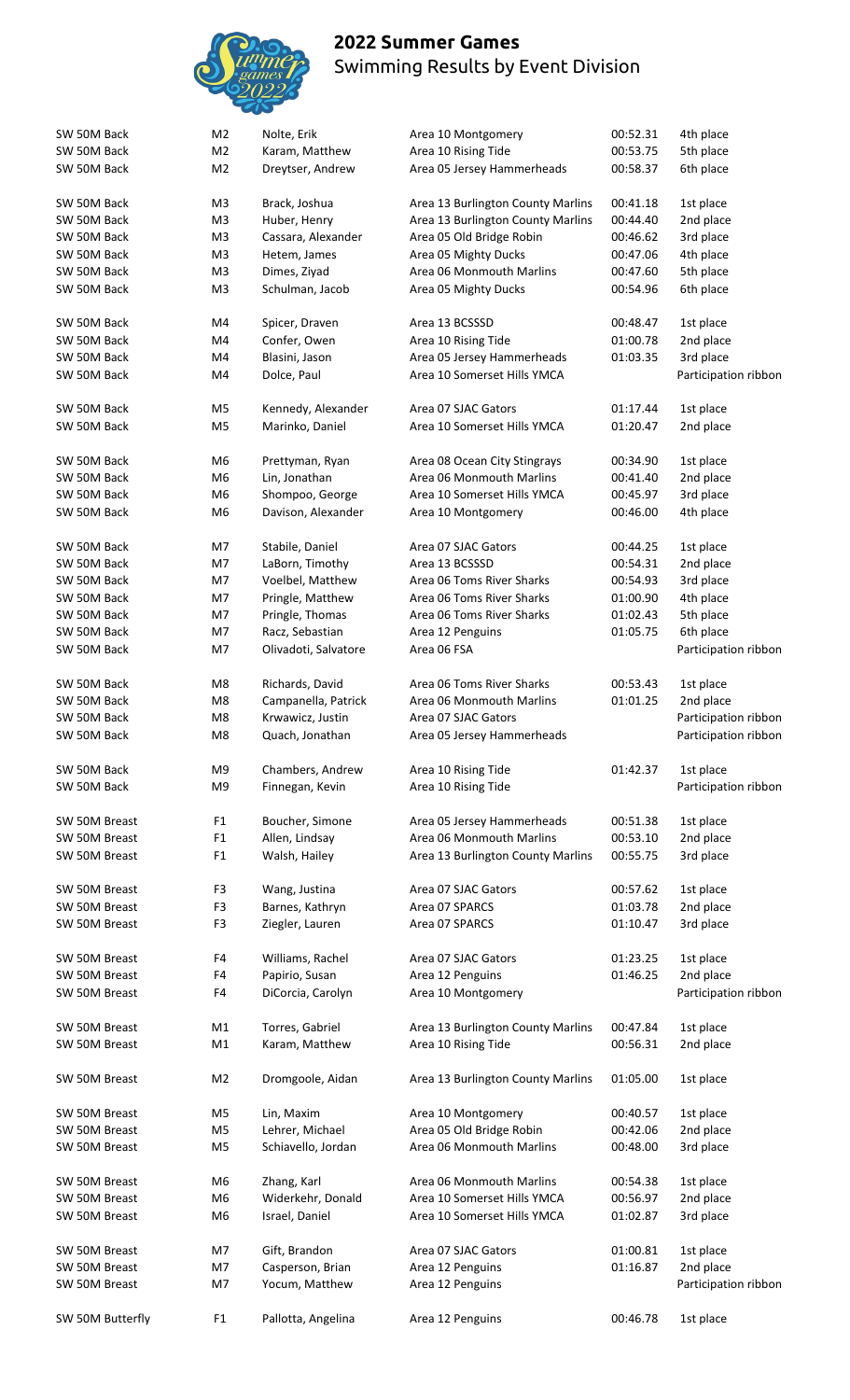

| SW 50M Butterfly | M1              | Floyd, Logan         | Area 13 Burlington County Marlins | 00:34.71 | 1st place            |
|------------------|-----------------|----------------------|-----------------------------------|----------|----------------------|
| SW 50M Butterfly | M1              | Smith, Jake          | Area 06 Monmouth Marlins          | 00:42.34 | 2nd place            |
| SW 50M Butterfly | M1              | Shehady, Gabriel     | Area 06 New Wave                  | 00:42.75 | 3rd place            |
| SW 50M Butterfly | M1              | Martin, James        | Area 07 SJAC Gators               | 00:42.91 | 4th place            |
|                  |                 |                      |                                   |          |                      |
| SW 50M Butterfly | M <sub>2</sub>  | Bednarick, Farrell   | Area 03 Manta Rays                | 00:54.00 | 1st place            |
| SW 50M Butterfly | M <sub>2</sub>  | Zieger, William      | Area 07 SJAC Gators               | 00:55.03 | 2nd place            |
|                  |                 |                      |                                   |          |                      |
| SW 50M Butterfly | M <sub>3</sub>  | Ter-Akopov, Gregory  | Area 06 Monmouth Marlins          | 00:37.31 | 1st place            |
| SW 50M Butterfly | M <sub>3</sub>  | Lehrer, Michael      | Area 05 Old Bridge Robin          | 00:42.84 | 2nd place            |
| SW 50M Butterfly | M4              | Mullery, Christopher | Area 06 Monmouth Marlins          | 00:48.69 | 1st place            |
| SW 50M Butterfly | M4              | Burke, James         | Area 07 SJAC Gators               | 00:51.75 | 2nd place            |
|                  |                 |                      |                                   |          |                      |
| SW 50M Butterfly | M <sub>5</sub>  | Nester, Robert       | Area 11 Mercer Sailfish           | 01:11.41 | 1st place            |
| SW 50M Butterfly | M <sub>5</sub>  | Kowaleski, Jeffrey   | Area 06 Monmouth Marlins          |          | Participation ribbor |
|                  |                 |                      |                                   |          |                      |
| SW 50M Freestyle | F <sub>1</sub>  | Cunha, Mia           | Area 05 Mighty Ducks              | 00:45.12 | 1st place            |
| SW 50M Freestyle | F <sub>1</sub>  | Marshall, Azoya      | Area 12 Penguins                  | 00:45.59 | 2nd place            |
|                  |                 |                      |                                   |          |                      |
| SW 50M Freestyle | F10             | Culotta, Hannah      | Area 07 SJAC Gators               | 01:11.97 | 1st place            |
| SW 50M Freestyle | F10             | Merino, Bianca       | Area 05 Jersey Hammerheads        | 01:17.31 | 2nd place            |
| SW 50M Freestyle | F <sub>10</sub> | McGrath, Kathleen    | Area 05 NJ Seahawks               | 01:32.68 | 3rd place            |
|                  |                 |                      |                                   |          |                      |
| SW 50M Freestyle | F11             | Allen, Lindsay       | Area 06 Monmouth Marlins          | 00:42.96 | 1st place            |
| SW 50M Freestyle | F11             | Reynolds, Adrian     | Area 07 SJAC Gators               | 00:47.62 | 2nd place            |
| SW 50M Freestyle | F11             | Sharp, Allyson       | Area 06 Monmouth Marlins          | 00:58.89 | 3rd place            |
|                  |                 |                      |                                   |          |                      |
| SW 50M Freestyle | F12             | Nabrzeski, Melissa   | Area 07 SJAC Gators               | 00:58.85 | 1st place            |
| SW 50M Freestyle | F <sub>12</sub> | Williams, Laura      | Area 07 SJAC Gators               | 00:59.59 | 2nd place            |
| SW 50M Freestyle | F12             | Campbell, Kristin    | Area 07 SJAC Gators               | 01:00.97 | 3rd place            |
| SW 50M Freestyle | F <sub>12</sub> | Wise, Bonnie         | Area 12 Penguins                  | 01:07.32 | 4th place            |
| SW 50M Freestyle | F <sub>12</sub> | Levine, Haley        | Area 06 FSA                       | 01:07.40 | 5th place            |
|                  |                 |                      |                                   |          |                      |
| SW 50M Freestyle | F13             | Black, Catherine     | Area 07 SJAC Gators               | 01:03.88 | 1st place            |
| SW 50M Freestyle | F13             | Barnes, Kathryn      | Area 07 SPARCS                    | 01:05.06 | 2nd place            |
| SW 50M Freestyle | F <sub>13</sub> | Lamb, Ann            | Area 06 Toms River Sharks         | 01:21.09 | 3rd place            |
| SW 50M Freestyle | F13             | Williams, Rachel     | Area 07 SJAC Gators               | 01:23.19 | 4th place            |
| SW 50M Freestyle | F14             | Conti, Karen         | Area 11 Mercer Sailfish           | 01:27.22 | 1st place            |
| SW 50M Freestyle | F14             | DeJesus, Jessica     | Area 03 Warren Arc                | 01:46.62 | 2nd place            |
| SW 50M Freestyle | F14             | Kroeper, Colleen     | Area 06 Toms River Sharks         | 01:56.03 | 3rd place            |
|                  |                 |                      |                                   |          |                      |
| SW 50M Freestyle | F <sub>2</sub>  | Rosenthal, Leah      | Area 03 Manta Rays                | 00:57.00 | 1st place            |
| SW 50M Freestyle | F <sub>2</sub>  | Charbonneau, Grace   | Area 05 NJ Seahawks               | 01:00.44 | 2nd place            |
|                  |                 |                      |                                   |          |                      |
| SW 50M Freestyle | F3              | Dahlberg, Hana       | Area 07 SJAC Gators               | 02:03.64 | 1st place            |
|                  |                 |                      |                                   |          |                      |
| SW 50M Freestyle | F4              | Ritchie, Christine   | Area 06 Monmouth Marlins          | 00:44.03 | 1st place            |
| SW 50M Freestyle | F4              | Purkis, Bianca       | Area 12 Penguins                  | 00:44.44 | 2nd place            |
| SW 50M Freestyle | F4              | Kinney, Sabrina      | Area 03 Warren Arc                | 00:45.66 | 3rd place            |
| SW 50M Freestyle | F4              | Gunti, Prarthana     | Area 10 Montgomery                | 00:49.34 | 4th place            |
|                  |                 |                      |                                   |          |                      |
| SW 50M Freestyle | F <sub>5</sub>  | Walsh, Hailey        | Area 13 Burlington County Marlins | 00:48.06 | 1st place            |
| SW 50M Freestyle | F <sub>5</sub>  | Dow, Jordynn         | Area 06 Monmouth Marlins          | 00:49.94 | 2nd place            |
| SW 50M Freestyle | F <sub>5</sub>  | Clark, Alethea       | Area 07 SPARCS                    | 00:57.88 | 3rd place            |
|                  |                 |                      |                                   |          |                      |
| SW 50M Freestyle | F <sub>6</sub>  | Kurowski, Grace      | Area 10 Montgomery                | 01:02.56 | 1st place            |
| SW 50M Freestyle | F <sub>6</sub>  | Letts, Samantha      | Area 10 Rising Tide               | 01:23.47 | 2nd place            |
| SW 50M Freestyle | F <sub>6</sub>  | Krill, Katie         | Area 06 Toms River Sharks         | 01:24.93 | 3rd place            |
| SW 50M Freestyle | F7              | Jeffers, Jessica     | Area 06 Toms River Sharks         | 01:18.78 | 1st place            |
| SW 50M Freestyle | F7              | Zdeb, Simona         | Area 04 HCYMCA Dolphins           | 01:23.84 | 2nd place            |
| SW 50M Freestyle | F7              | Shea, Jamie          | Area 13 BCSSSD                    | 01:24.31 | 3rd place            |
|                  |                 |                      |                                   |          |                      |
| SW 50M Freestyle | F8              | Lopez-Deren, Rebecca | Area 08 Ocean City Stingrays      | 00:53.19 | 1st place            |
| SW 50M Freestyle | F8              | Marcone, Francesca   | Area 05 Jersey Hammerheads        | 00:59.69 | 2nd place            |
| SW 50M Freestyle | F8              | Garcia, Elizabeth    | Area 05 NJ Seahawks               | 01:00.78 | 3rd place            |
| SW 50M Freestyle | F8              | Ziegler, Lauren      | Area 07 SPARCS                    | 01:01.00 | 4th place            |
| SW 50M Freestyle | F8              | Malcolm, Catherine   | Area 03 Warren Arc                | 01:10.97 | 5th place            |
| SW 50M Freestyle | F8              | Painson, Dominique   | Area 10 Rising Tide               | 01:18.56 | 6th place            |
|                  |                 |                      |                                   |          |                      |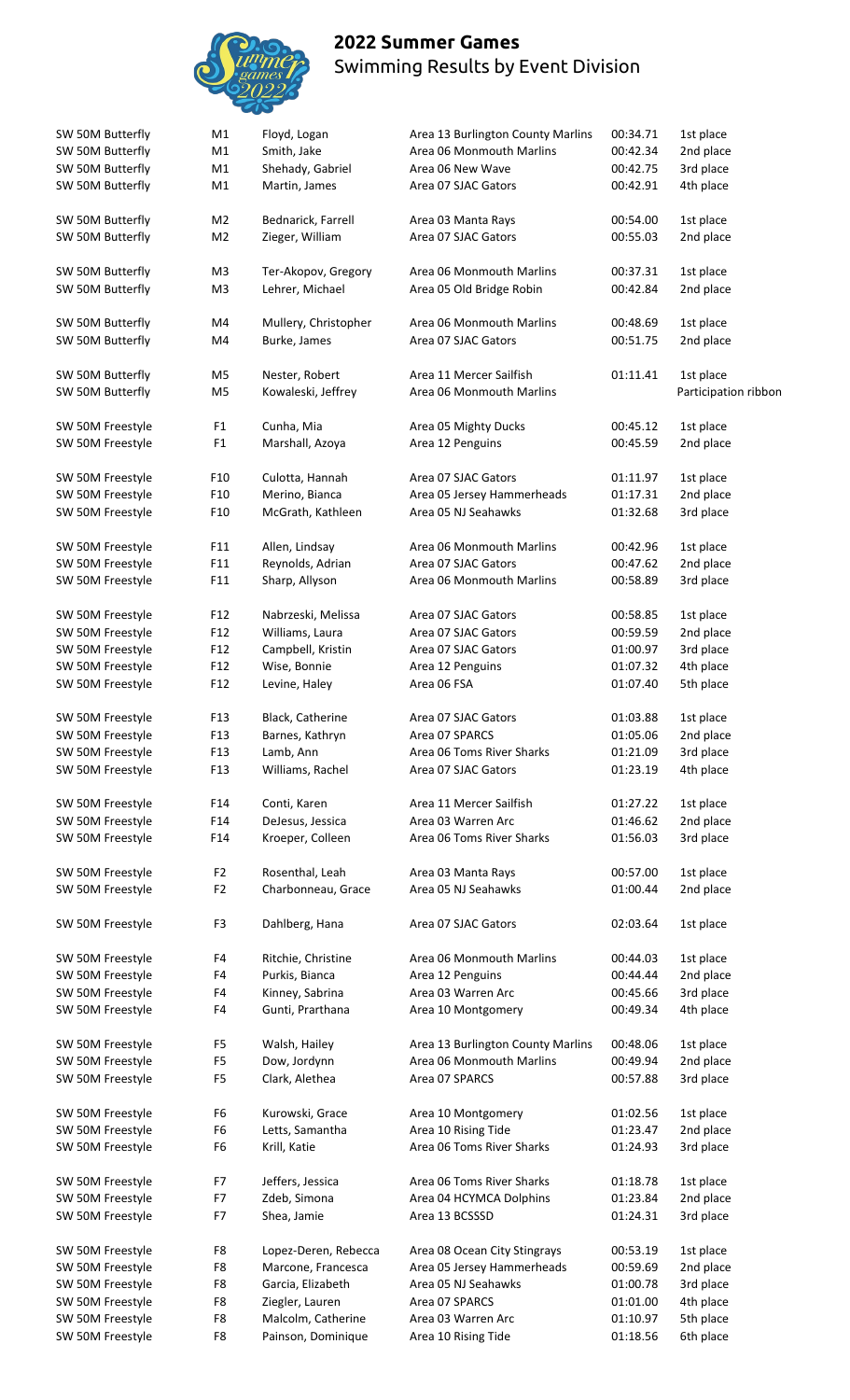

| SW 50M Freestyle | M1             | Howlett, JJ              | Area 07 SJAC Gators               | 00:55.03 | 1st place            |
|------------------|----------------|--------------------------|-----------------------------------|----------|----------------------|
| SW 50M Freestyle | M1             | Landis, Jonah            | Area 13 BCSSSD                    | 01:12.10 | 2nd place            |
|                  |                |                          |                                   |          |                      |
| SW 50M Freestyle | M10            | Dolce, Paul              | Area 10 Somerset Hills YMCA       | 00:45.97 | 1st place            |
| SW 50M Freestyle | M10            | Aghtar, Parsa            | Area 10 Montgomery                | 01:03.16 | 2nd place            |
| SW 50M Freestyle | M10            | Marinko, Daniel          | Area 10 Somerset Hills YMCA       | 01:04.13 | 3rd place            |
|                  |                |                          |                                   |          |                      |
| SW 50M Freestyle | M10            | Cospito, Anthony         | Area 06 Toms River Sharks         | 01:09.28 | 4th place            |
| SW 50M Freestyle | M10            | Kapoian, Theodore        | Area 05 Mighty Ducks              | 01:13.03 | 5th place            |
| SW 50M Freestyle | M11            | Ryan, Payton             | Area 13 Burlington County Marlins | 01:07.84 | 1st place            |
|                  | M11            |                          | Area 08 Greenheads Swimming       |          |                      |
| SW 50M Freestyle |                | Adams, Stanley           |                                   | 01:11.31 | 2nd place            |
| SW 50M Freestyle | M11            | Bukowski, Brendan        | Area 06 Toms River Sharks         | 01:16.47 | 3rd place            |
| SW 50M Freestyle | M11            | Stockdale, Zachary       | Area 03 Manta Rays                | 01:27.53 | 4th place            |
| SW 50M Freestyle | M11            | Anand, Shawn             | Area 06 Monmouth Marlins          | 01:27.93 | 5th place            |
| SW 50M Freestyle | M13            | Nalamalapu, Rohith       | Area 05 Jersey Hammerheads        | 01:45.41 | 1st place            |
|                  |                |                          |                                   |          |                      |
| SW 50M Freestyle | M14            | Prettyman, Ryan          | Area 08 Ocean City Stingrays      | 00:31.35 | 1st place            |
| SW 50M Freestyle | M14            | Quattrocchi, Thomas      | Area 08 Ocean City Stingrays      | 00:38.58 | 2nd place            |
| SW 50M Freestyle | M14            | Voelbel, Matthew         | Area 06 Toms River Sharks         | 00:40.12 | 3rd place            |
| SW 50M Freestyle | M14            | Olivadoti, Salvatore     | Area 06 FSA                       | 00:43.12 | 4th place            |
|                  |                |                          |                                   |          |                      |
| SW 50M Freestyle | M15            | DeLaurentis, Michael     | Area 07 SPARCS                    | 00:40.78 | 1st place            |
| SW 50M Freestyle | M15            | Krwawicz, Justin         | Area 07 SJAC Gators               | 00:45.97 | 2nd place            |
| SW 50M Freestyle | M15            | Pringle, Thomas          | Area 06 Toms River Sharks         | 00:47.75 | 3rd place            |
| SW 50M Freestyle | M15            | Widerkehr, Donald        | Area 10 Somerset Hills YMCA       | 00:47.90 | 4th place            |
| SW 50M Freestyle | M15            | Pringle, Matthew         | Area 06 Toms River Sharks         | 00:48.71 | 5th place            |
| SW 50M Freestyle | M15            | Ginet, Zachary           | Area 08 Ocean City Stingrays      | 00:49.22 | 6th place            |
| SW 50M Freestyle | M15            | Migdal, Corey            | Area 10 Montgomery                | 00:53.63 | 7th place            |
|                  |                |                          |                                   |          |                      |
| SW 50M Freestyle | M15            | Muniz, Christian         | Area 05 NJ Seahawks               | 00:57.76 | 8th place            |
| SW 50M Freestyle | M16            | Jones, Mason             | Area 05 Mighty Ducks              | 00:52.07 | 1st place            |
| SW 50M Freestyle | M16            | Ekatan, Shawn            | Area 05 Old Bridge Robin          | 01:05.28 | 2nd place            |
| SW 50M Freestyle | M16            | Wisniewski, Alexander    | Area 05 NJ Seahawks               | 01:10.88 | 3rd place            |
| SW 50M Freestyle | M16            | Schwarz, Tristan         | Area 06 Monmouth Marlins          | 01:16.76 | 4th place            |
| SW 50M Freestyle | M16            | Finnegan, Kevin          | Area 10 Rising Tide               | 01:17.78 | 5th place            |
|                  |                |                          |                                   |          |                      |
| SW 50M Freestyle | M17            | Day, Collin              | Area 13 Burlington County Marlins | 00:32.10 | 1st place            |
| SW 50M Freestyle | M17            | Richards, David          | Area 06 Toms River Sharks         | 00:34.16 | 2nd place            |
| SW 50M Freestyle | M17            | Straus-Goldfarb, Michael | Area 11 Mercer Sailfish           | 00:34.53 | 3rd place            |
| SW 50M Freestyle | M17            | Levy, Joshua             | Area 06 Hazlet Torpedos           | 00:48.94 | 4th place            |
|                  |                |                          |                                   |          |                      |
| SW 50M Freestyle | M18            | Finer, Robert            | Area 10 Somerset Hills YMCA       | 00:40.34 | 1st place            |
| SW 50M Freestyle | M18            | Hale, Joseph             | Area 07 SPARCS                    | 00:40.69 | 2nd place            |
| SW 50M Freestyle | M18            | Campanella, Patrick      | Area 06 Monmouth Marlins          | 00:42.37 | 3rd place            |
| SW 50M Freestyle | M18            | Prendergast, Jeff        | Area 13 Burlington County Marlins | 00:43.31 | 4th place            |
| SW 50M Freestyle | M18            | Wolf, Christopher        | Area 03 Warren Arc                | 00:44.34 | 5th place            |
|                  | M18            | Israel, Daniel           | Area 10 Somerset Hills YMCA       | 00:45.72 | 6th place            |
| SW 50M Freestyle |                |                          |                                   |          |                      |
| SW 50M Freestyle | M18            | Shompoo, Henry           | Area 10 Somerset Hills YMCA       | 00:46.56 | 7th place            |
| SW 50M Freestyle | M18            | Kowaleski, Jeffrey       | Area 06 Monmouth Marlins          |          | Participation ribbor |
| SW 50M Freestyle | M19            | Vaynshtok, Daniel        | Area 05 Jersey Hammerheads        | 00:50.96 | 1st place            |
|                  | M19            |                          | Area 11 Mercer Sailfish           |          |                      |
| SW 50M Freestyle |                | Blatt, Leonard           |                                   | 00:52.44 | 2nd place            |
| SW 50M Freestyle | M19            | Reiss, Brett             | Area 06 FSA                       | 00:53.47 | 3rd place            |
| SW 50M Freestyle | M19            | Martin, Patrick          | Area 05 Mighty Ducks              | 00:54.75 | 4th place            |
| SW 50M Freestyle | M19            | Casperson, Brian         | Area 12 Penguins                  | 00:56.54 | 5th place            |
| SW 50M Freestyle | M19            | Nester, Robert           | Area 11 Mercer Sailfish           | 00:56.56 | 6th place            |
| SW 50M Freestyle | M19            | Cupoli, David            | Area 06 FSA                       | 00:58.66 | 7th place            |
| SW 50M Freestyle | M19            | Koven, Jeremy            | Area 06 Toms River Sharks         | 01:02.72 | 8th place            |
|                  |                |                          |                                   |          |                      |
| SW 50M Freestyle | M2             | Kazalonis, Derek         | Area 05 Jersey Hammerheads        | 00:34.09 | 1st place            |
| SW 50M Freestyle | M <sub>2</sub> | Marcketta, Thomas        | Area 10 Rising Tide               | 00:37.66 | 2nd place            |
| SW 50M Freestyle | M <sub>2</sub> | Bland, Alonzo            | Area 05 Mighty Ducks              | 00:38.22 | 3rd place            |
|                  |                |                          |                                   |          |                      |
| SW 50M Freestyle | M20            | Washington, Wayne        | Area 06 Monmouth Marlins          | 00:44.66 | 1st place            |
| SW 50M Freestyle | M20            | Coburn, Gerard           | Area 06 FSA                       | 01:01.12 | 2nd place            |
| SW 50M Freestyle | M20            | Quach, Jonathan          | Area 05 Jersey Hammerheads        | 01:03.78 | 3rd place            |
| SW 50M Freestyle | M20            | Kelly, James             | Area 06 Toms River Sharks         | 01:04.31 | 4th place            |
| SW 50M Freestyle | M20            | VanBuren, Daren          | Area 03 Warren Arc                | 01:04.56 | 5th place            |
| SW 50M Freestyle | M20            | Rayot, David             | Area 10 Rising Tide               | 01:05.53 | 6th place            |
|                  |                |                          |                                   |          |                      |